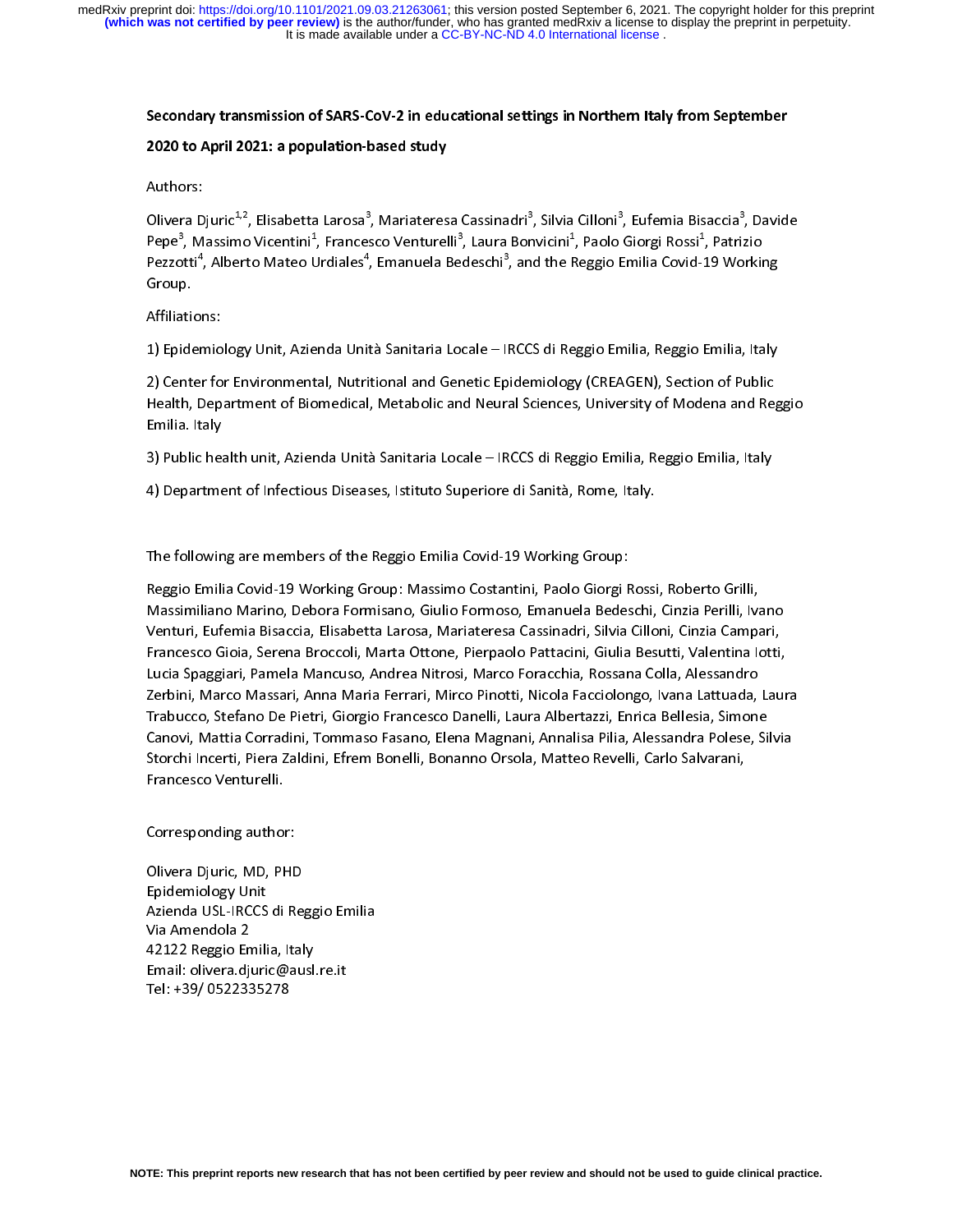# **Abstract**

Background: We aimed to quantify the risk of transmission of SARS-CoV-2 in the school setting by<br>type of school, characteristics of the index case and calendar period in the Reggio Emilia province<br>(RE), Italy, from school

(RE), Italy, from school reopening in September 2020 until the beginning of April 2021. The<br>secondary aim was to estimate the promptness of contact tracing.<br>**Methods**: A population-based analysis of surveillance data of al (Recondary aim was to estimate the promptness of contact tracing.<br>
Methods: A population-based analysis of surveillance data of all COVID-19 cases occurring if ally, from September 1, 2020, to April 4th, 2021, for which a **SECONDER SECONDER SECONDERY ADDEDED SECONDERY**<br>Secondary, from September 1, 2020, to April 4th, 2021, for which a schood<br>suspected. Indicator of the delay in contact tracing was computed a<br>positivity of the index case and Methods: A population-based analysis of surveillance data of all COVID-19 cases occurring in RE,<br>Italy, from September 1, 2020, to April 4th, 2021, for which a school contact and/or exposure was<br>suspected. Indicator of the Italy, increases the delay in contact tracing was computed as the time elapsed since<br>positivity of the index case and the date on which the swab for classmates was scheduled (or most<br>were scheduled).<br>**Results**: Overall, 30

suspected. Indicator of the delay in contact tracing tracing tracing and the suppositivity of the index case and the date on which the swab for classmates was scheduled (of were scheduled).<br> **Results**: Overall, 30,426 and positivity of the indepth and 13,571 contacts among classmates and teachers/staff, respectively,<br>**Results:** Overall, 30,426 and 13,571 contacts among classmates and teachers/staff, respectively,<br>were identified and receive Mere scheduled).<br>
Results: Overall, 3<br>
were identified ar<br>
Secondary transm<br>
case attack rate w<br>
differences by typ Results: Overall, 30,426 and 13,371 contacts among classmates and teachers/starf, respectively, were identified and received recommendation for testing; 43,414 (98.7%) performed the test.<br>Secondary transmission occurred in Secondary transmission occurred in about 40% of the investigated classes, and the overall seccese attack rate was 4%, slightly higher when the index case was a teacher, but with almost no differences by type of school and case attack rate was 4%, slightly higher when the index case was a teacher, but with almost no<br>differences by type of school and stable during the study period. Promptness of contact tracing<br>increased during the study peri differences by type of school and stable during the study period. Promptness of contact tracing<br>increased during the study period, reducing the time from index case identification and testing<br>contacts from 7 to 3 days, as differences by type of stable hand stable during and stable processed during the study period. The stable during the study to identify possible source of infection in the index<br>(from 42% in September/October, to 22% in Nov

contacts from 7 to 3 days, as well the ability to identify possible source of infection in the index case<br>(from 42% in September/October, to 22% in November, to 50% in December–April).<br>**Conclusions**: Despite the spread of (from 42% in September/October, to 22% in November, to 50% in December–April).<br>**Conclusions**: Despite the spread of the Alpha variant during the study period in RE, the secondary<br>case attack rate remained stable from schoo (from 42% in September/October, to 22% in Apple Schedular Conclusions: Despite the spread of the Alpha variant during the study period in RE, the case attack rate remained stable from school reopening in September 2020 unt Conclusions: Despite the spread of the Alpha variant during the study period in RE, the secondary<br>case attack rate remained stable from school reopening in September 2020 until the beginning of<br>April 2021.<br>Key words: SARS-April 2021.<br>Key words: SARS-CoV-2, COVID-19, schools, attack rate, contact tracing<br>

Key words: SARS-CoV-2, COVID-19, schools, attack rate, contact tracing Key words: SARS-CoV-2, COVID-19, schools, attack rate, contact tracing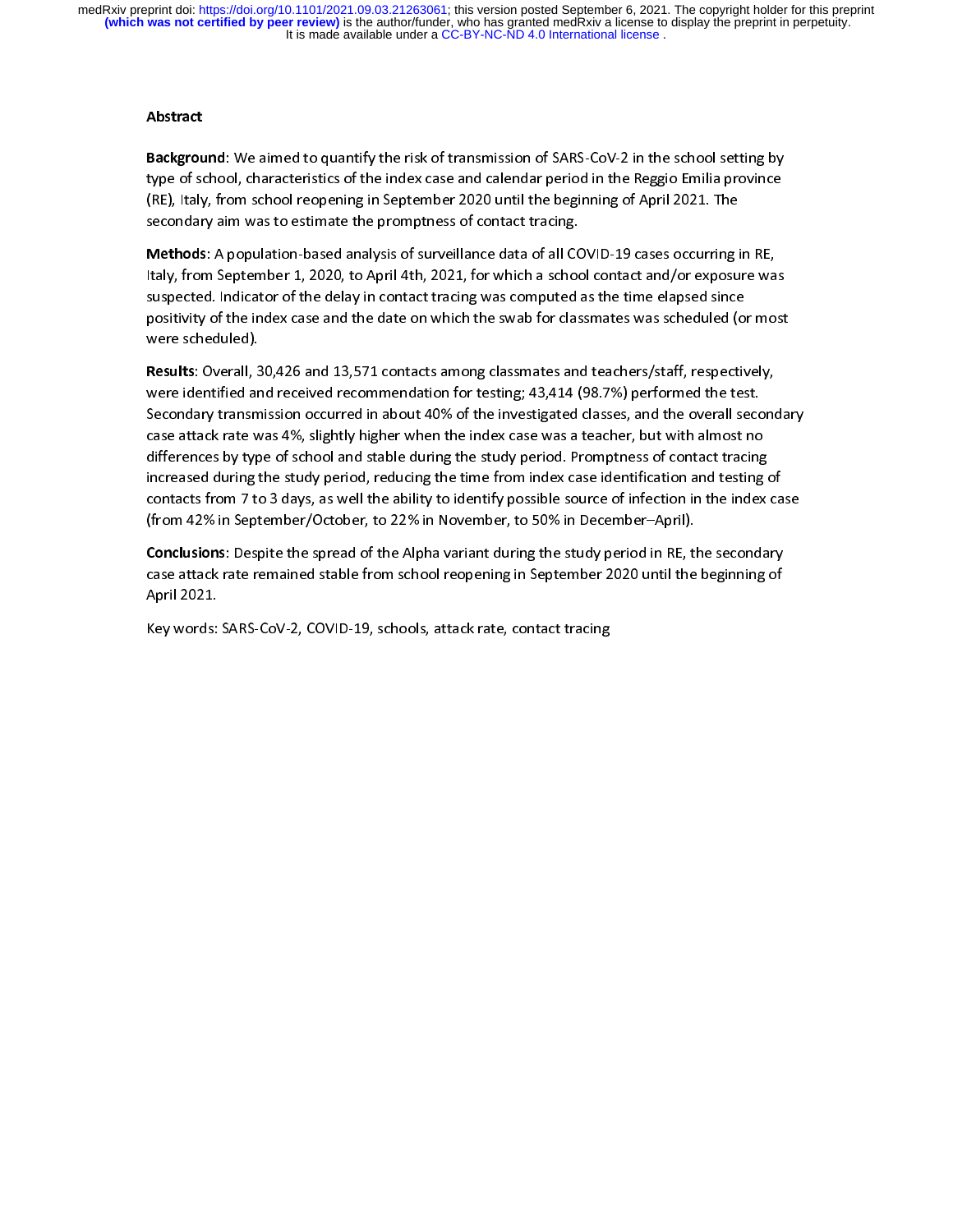It is made available under a CC-BY-NC-ND 4.0 International license. medRxiv preprint doi: [https://doi.org/10.1101/2021.09.03.21263061;](https://doi.org/10.1101/2021.09.03.21263061) this version posted September 6, 2021. The copyright holder for this preprint<br>(which was not certified by peer review) is the author/funder, who has grante

#### Background

Since the first case of COVID-19 was described at the end of 2019, there have been almost 210 million cases and 4.4 million deaths reported globally up to August 2021.<sup>1</sup> In the period prior to the implementation of mass pandemic, despite the lack of scientific evidence that students and schools contribute to the spread of the virus. This was due to the concern about potential school-to-home transmissions of the virus measures were the main measures undertaken to prevent virus transmissions of institutions was one of the preventive measures considered and sometimes adopted during the pandemic, despite the lack of scientific evidence tha mantantic that the preventive measure considered and schools contribute to the spr<br>pandemic, despite the lack of scientific evidence that students and schools contribute to the spr<br>of the virus. This was due to the concern pandemic, despite the lack of scientific entertier and school-to-home transmissions of the virus<br>of the virus. This was due to the concern about potential school-to-home transmissions of the virus<br>from students to more sus from students to more susceptible family members, although the overall risk of severe COVID-19 in<br>children and young people was shown to be very small.<sup>2</sup><br>The role of school contacts in the spread of the virus as well the

children and young people was shown to be very small.<sup>2</sup><br>The role of school contacts in the spread of the virus as well the effectiveness of school closures in<br>controlling the epidemic have been debated, and inconsistent r children and young people was shown to be very small.<sup>4</sup><br>The role of school contacts in the spread of the virus as v<br>controlling the epidemic have been debated, and incons<br>studies have provided scenarios with a small impac י<br>i<br>o Controlling the epidemic have been debated, and inconsistent results have emerged.<sup>3,4</sup> Modelling<br>studies have provided scenarios with a small impact of school closure on virus transmission under<br>certain conditions.<sup>5,6,7</sup> controlling the epidemic have been debated, and inconsistent results have emerged.<sup>3,4</sup> Modelling<br>studies have provided scenarios with a small impact of school closure on virus transmission under<br>certain conditions.<sup>5,6,7</sup> station and provided school transmit provided school transmit and the small impact certain conditions.<sup>5,6,7</sup> A recent systematic review of empiric studies<sup>8</sup> showed heterogenous results ranging from no effect to an import certain conditions.<sup>9,6,7</sup> A recent systematic review of empiric studies" showed heterogenous results<br>ranging from no effect to an important reduction in virus transmission in the community, with<br>studies with lower risk of studies with lower risk of bias showing a small effect.<sup>9,10</sup> Finally, three large studies from the U.<br>UK and Italy suggest a limited role of school transmission in determining mortality in the<br>community.<sup>11-13</sup> It is wort studies with lower risk of bias showing a small effect.<sup>9,120</sup> Finally, three large studies from the US, the UK and Italy suggest a limited role of school transmission in determining mortality in the community.<sup>11-13</sup> It i  $\begin{array}{l} \begin{array}{l} \begin{array}{l} \begin{array}{l} \end{array} \end{array} \end{array} \end{array} \end{array}$  community. $^{11\text{-}13}$  It is worth noting that school opening may impact on virus transmission l<br>the increase in public transport-related contacts and other non-scho the increase in public transport-related contacts and other non-school activities, not only through<br>contacts occurring in the classroom.<br>In our first study conducted between 1 September and 15 October 2020, non-negligible

the increases in the classroom.<br>The our first study conducted between 1 September and 15 October 2020, non-negligible secondary<br>The increase increases and the secondary schools. After this first report, several changes<br>The comment occurring in the classroom.<br>In our first study conducted betweer<br>attack rates were detected, especiall<br>occurred that could have influenced<br>from 27 November 2020, the local h In the definition of the task of transmission and its first report, several changes<br>In occurred that could have influenced the risk of transmission and its control in schools.<sup>14</sup> Starting<br>In 27 November 2020, the local he attack rates were detected that could have influenced the risk of transmission and its control in schools.<sup>14</sup> Starting<br>from 27 November 2020, the local health authority improved contact tracing protocols and<br>introduced im occurred that could have influenced the risk of transmission and its control in schools.<sup>44</sup> Starting<br>from 27 November 2020, the local health authority improved contact tracing protocols and<br>introduced immediate molecular from 27 November 2020, the recommended contacts, whether symptomatic or asymptomathe beginning of quarantine, with the aim of identifying all possible sources of infection in asymptomatic contacts, i.e., backward tracing ( inted beginning of quarantine, with the aim of identifying all possible sources of infection in<br>asymptomatic contacts, i.e., backward tracing (figure 1). Policies to reduce crowding especially in<br>high schools were introduc the beginning of quarantine, with the aim of identifying all possible sources of infection in<br>asymptomatic contacts, i.e., backward tracing (figure 1). Policies to reduce crowding especially in<br>high schools were introduced asymptomate contacts, i.e., backward tracing (i.g. to 2). Politic of contacts crowing especially in<br>high schools were introduced (reducing in-class time by 25% to 50%) as were several short closure<br>in the periods of highes in the periods of highest incidence (figure 2). Finally, at the end of December 2020, the Alpha<br>variant started to circulate in our province, becoming predominant in February 2021.<sup>15</sup><br>In this study we present the results

variant started to circulate in our province, becoming predominant in February 2021.<sup>15</sup><br>In this study we present the results of comprehensive epidemiological investigations conducte<br>a long period of time, from school reop variant started to circulate in our province, becoming predominant in February 2021.<sup>25</sup><br>In this study we present the results of comprehensive epidemiological investigations co<br>a long period of time, from school reopening In this study a long period of time, from school reopening in September 2020 until the end of March 2021. Our<br>aim was to quantify the risk of infection transmission in the school setting by type of school,<br>aim was to quant aim was to quantify the risk of infection transmission in the school setting by type of school, and the quantify the risk of infection transmission transmission in the school setting by type of school,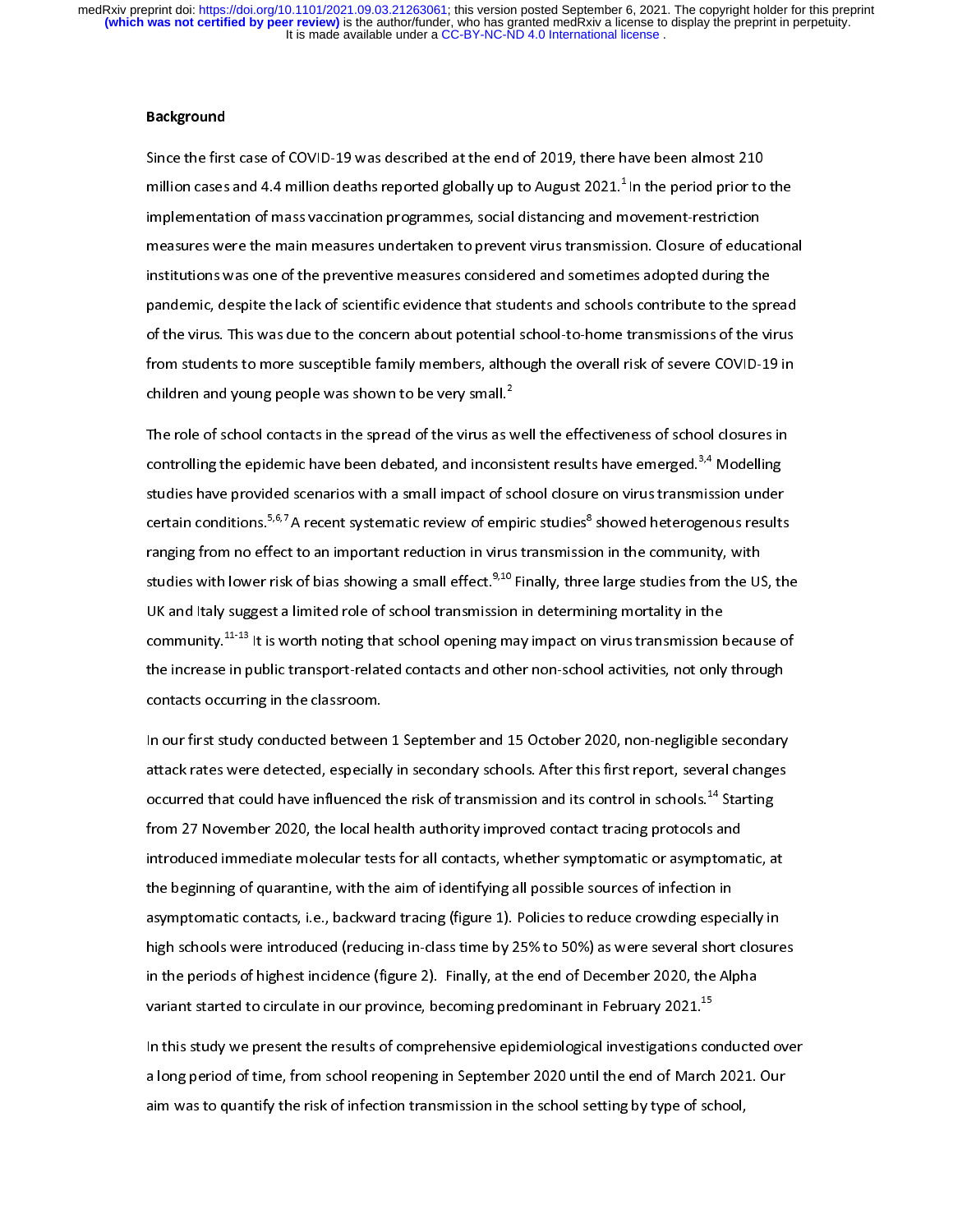characteristics of the index case and calendar period in the Reggio Emilia province by analysing<br>surveillance data about all cases who had contacts in the school setting. The second aim was to<br>estimate the promptness of co surfeillance data about all cases of contact tracing.<br> **Methods**<br>
Setting

### Methods

#### Setting

There are approximately 31,000 children attending infant-toddler centres (ages 0-3 years), preschools (ages 3-5), primary schools (ages 6-10), middle schools (ages 11-13) and high schools<br>(ages 14-19), and 12,000 teachers/ school staff members in Reggio Emilia province (531,751<br>inhabitants, Emilia Romagna, North presented (ages 14-19), and 12,000 teachers/ school staff members in Reggio Emilia province (531,751<br>inhabitants, Emilia Romagna, Northern Italy). During the study period, there were two peaks of<br>infections: in November 20 (a) the multimates 14-19), and in the study period, there were two peaks<br>infections: in November 2020 and in February/March 2021 (figure 2). After the school reoper<br>1 September 2020 for remedial courses and on 15 September infections: in November 2020 and in February/March 2021 (figure 2). After the school reopening<br>1 September 2020 for remedial courses and on 15 September 2020 for the regular school year, i<br>class learning was in place until 1 September 2020 for remedial courses and on 15 September 2020 for the regular school year, in-<br>class learning was in place until 10 November 2020, when most high schools moved to remote<br>learning for at least 75% of schedu December to 11/15 January. Another lockdown led to the closing of schools on 3 March 2021 (figure class learning for at least 75% of scheduled lessons. In addition, because of the to the high circulation<br>the virus, the Christmas school holidays were extended to the second week of January, i.e., from<br>December to 11/15 J learning for at least 75% of schedular field in a bundled to the second week of January, i.e., from 20<br>December to 11/15 January. Another lockdown led to the closing of schools on 3 March 2021 (figur<br>2). Only infant-toddle the virus) are continuated the christmas school and the closing of schools on 3 March 2021 (figure<br>2). Only infant-toddler centres and preschools, schools that requires laboratory work and schools<br>with pupils with disabili 2). Only infant-toddler centres and preschools, schools that requires laboratory work and schools<br>with pupils with disabilities or special needs continued in-class didactic activities.<br>Design with pupils with disabilities or special needs continued in-class didactic activities.<br>Design<br>An analysis of population-based surveillance data was conducted including all consecutive positive

#### Design

Design<br>An analysis of population-based surveillance data was conducted including all con<br>cases confirmed with RT-PCR for SARS-COV-2 infection between 1 September 202 Cases confirmed with RT-PCR for SARS-COV-2 infection between 1 September 2020 and 4 April 202<br>
in Reggio Emilia province that led to an epidemiological investigation among children and<br>
adolescents (0–19 years) who may hav in Reggio Emilia province that led to an epidemiological investigation among children and<br>adolescents (0–19 years) who may have had exposure or contact with positive cases at school. Given<br>that reporting positivity of even in reggio Emilia province that reaction appearance governmently simulating simulations<br>adolescents (0–19 years) who may have had exposure or contact with positive cases at sch<br>that reporting positivity of even one child le that reporting positivity of even one child led to a field investigation, contact tracing and, in some<br>cases, quarantine measures, all cases were included, regardless of the presence of an outbreak or<br>not. We excluded case that reporting positivity of excluded measures, all cases were included, regardless of the presence of an outbreak or<br>not. We excluded cases that occurred among children not attending schools in the period<br>investigated for not. We excluded cases that occurred among children not attending schools in the period<br>investigated for contact tracing, i.e., in the period starting 48 h before symptom onset, and for<br>asymptomatic cases, 48 h before diag investigated for contact tracing, i.e., in the period starting 48 h before symptom onset, and<br>asymptomatic cases, 48 h before diagnosis or 48 h after contact with a certain case, which<br>occurred first.<br>Control measures investment assumptomatic cases, 48 h before diagnosis or 48 h after contact with a certain case, whichever<br>occurred first.<br>Control measures asymptomatic cases, 48 h before angles in 48 h after contact with a certain case, which<br>control measures<br>When a case occurred in primary and secondary schools, in-class activities were usually suspended.

#### Control measures

Control measu<br>When a case o<br>but quarantine MHA CHE CONCOMP pRIMA, SUMPEDENTARY CONCUPTION IN ANDELEMENTARY SUPPORTHY,<br>but quarantine was not mandatory if all physical distancing measures were respected (sufficient<br>distance in the classroom, physical distance during distance in the classroom, physical distance during all activities and utilization of face masks). All<br>distance in the classroom, physical distance during all activities and utilization of face masks). All distance in the classroom, physical distance during all activities and utilization of face masks). All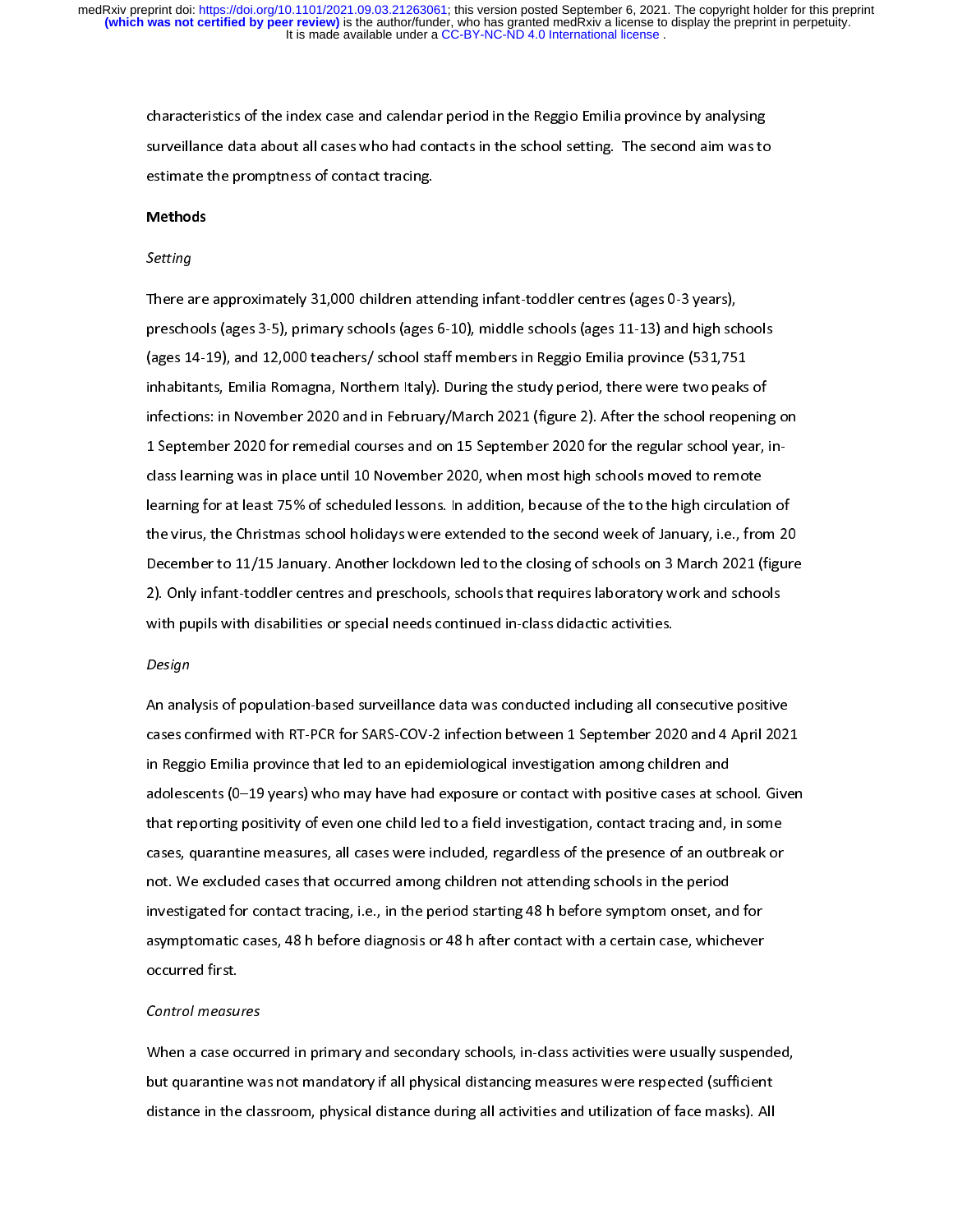students and school personnel were asked to perform a swab, with an appointment scheduled as<br>early as possible and communicated to the parents by means of a text message. If at least one<br>secondary case was found, quarantin examplary case was found, quarantine was mandatory for all students in that class. For all close<br>contacts identified during the epidemiological investigation, a 10-day quarantine and an exit<br>negative test were required. In secondary case was found that the manufatory for all students in that class contacts identified during the epidemiological investigation, a 10-day quarantine and an exit negative test were required. In the infant-toddler a contacts identified during the epidemiological interaction, a 10-day quarantine and an end-<br>negative test were required. In the infant-toddler and preschool settings, both the teachers a<br>children were considered close cont negative test were required. In the infant-toddler and present settings, because the children were considered close contacts if they had had contact with a case at school 48h before symptom onset or a positive swab, in whi symptom onset or a positive swab, in which case they were subjected to quarantine. In some case<br>based on the surveillance team's evaluation, the entire school was closed. Teachers were never<br>quarantined for school contacts based on the surveillance team's evaluation, the entire school was closed. Teachers were never<br>quarantined for school contacts, except if they taught in an infant-toddler centre or preschool.<br>Other control measures have b

quarantined for school contacts, except if they taught in an infant-toddler centre or preschool.<br>Other control measures have been described more in detail elsewhere<sup>14</sup>; the major changes<br>occurring during the study period Other control measures have been described more in detail elsewhere<sup>14</sup>; the major changes occurring during the study period are described in figure 1. Other control measures have been described more in detail elsewhere<sup>44</sup>; the major changes<br>occurring during the study period are described in figure 1.<br>Outcome definition and variables of interest

#### Outcome definition and variables of interest

occurring during the study period are described in figure 1.<br>Outcome definition and variables of interest<br>The main outcome was the secondary transmission rate. Overall attack rates were calculated by dividing the number of cases by the population at risk, i.e., classmates, teachers and staff, who had<br>had close contact with the index case in a period starting from 48h before symptom onset of the<br>symptomatic index case a symptomatic index case and, for asymptomatic cases, 48h before diagnosis or 48h after contact with<br>a confirmed case, whichever occurred first. Mean attack rate was calculated as the mean value of all<br>class-level transmissi had close contact with the independent operator and period starting from 1911 to the symptomatic index case and, for asymptomatic cases, 48h before diagnosis or 48h after contact v<br>a confirmed case, whichever occurred firs symptom a confirmed case, whichever occurred first. Mean attack rate was calculated as the mean value of all<br>class-level transmissions.<br>A classroom cluster was defined as the presence of two or more positive students or te

class-level transmissions.<br>A classroom cluster was defined as the presence of two or more positive students or teachers/staff<br>members in the same class. class-level transmissions.<br>A classroom cluster was d<br>members in the same clas<br>In this analysis we conside

members in the same class.<br>A class an alysis we consider each single case or outbreak within a class as one statistical unit. For<br>the swab was done). If more than one case in a class tested positive on the same day, the on In this analysis we consider<br>each class an index case was<br>the swab was done). If more<br>the earliest symptom onset each class an index case was identified, i.e., the first case who tested positive (considering the da<br>the swab was done). If more than one case in a class tested positive on the same day, the one wit<br>the earliest symptom o the swab was done). If more than one case in a class tested positive on the same day, the one with<br>the earliest symptom onset was considered the index case. The same class can be included more<br>than once because it may have the earliest symptom onset was considered the index case. The same class can be included more<br>than once because it may have been involved in more than one investigation during the study<br>period.<br>When more than one class was than once because it may have been involved in more than one investigation during the study<br>period.<br>When more than one class was included in a between-class transmission or there was a single ind<br>case for more than one cla

period.<br>When more than one class was included in a between-class transmission or there was a single<br>case for more than one class (usually, but not only, when the index case was a teacher), this w<br>considered a school cluste r<br>When n<br>case for<br>conside case for more than one class (usually, but not only, when the index case was a teacher), this was<br>considered a school cluster. case for more than one class (usually, but not only, when the index case was a teacher), this was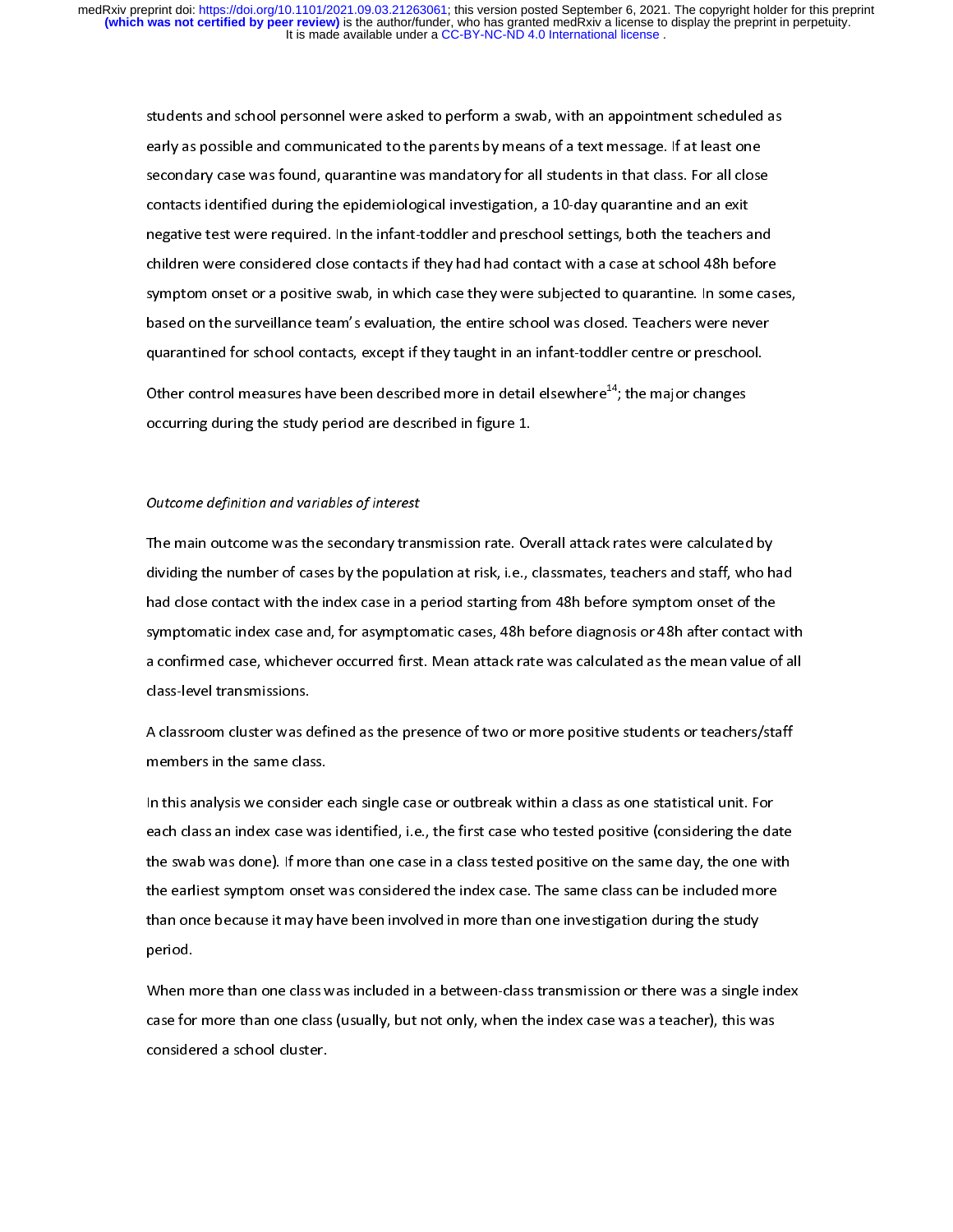If a class of the contact with a positive person or re-entry from abroad, he/she was excluded from the<br>denominator. Any student or staff who refused to perform a swab was excluded from the<br>denominator. Cluster characterist denominator. Any student or staff who refused to perform a swab was excluded from the<br>denominator. Cluster characteristics are reported; instead, information on the characteristics<br>cases diagnosed outside the province or t denominator. Cluster characteristics are reported; instead, information on the characterist<br>cases diagnosed outside the province or that were identified during some experimental sc<br>programme (2 classes) are missing.<br>Index denominator. Cluster characteristics are reported; instead, incrementation on the characteristics of<br>cases diagnosed outside the province or that were identified during some experimental screenin<br>programme (2 classes) are

programme (2 classes) are missing.<br>Index cases were classified as student or teacher/staff and according to whether the case had a<br>known contact outside the school setting (household, social activity, sport activity, not i programme (2 classified as stude<br>
known contact outside the school st<br>
and other/unspecified). The classes<br>
centre and preschool, primary school Index cases were classified, social activity, sport activity, not identified<br>and other/unspecified). The classes were classified according to the type of school (infant-toddle<br>centre and preschool, primary school, lower se know the school and other/unspecified). The classes were classified according to the type of school (infant-toddler<br>centre and preschool, primary school, lower secondary school, upper secondary school) and whet<br>they were p and other, any cannot, the classes were classed according to the type of school, induced and<br>centre and preschool, primary school, lower secondary school, upper secondary school) and whetl<br>they were part of a multiclass cl

centre and present of a multiclass cluster.<br>Celay in diagnosis of the index case, computed only for symptomatic cases, as the number of days<br>between symptom onset and the date of swab positivity. Delay in contact tracing w they were part of a multitude character.<br>Delay in diagnosis of the index case, co<br>between symptom onset and the date<br>the time from swab positivity of the in<br>classmates was scheduled. Detween symptom onset and the date of swab positivity. Delay in contact tracing was computed as<br>the time from swab positivity of the index case to the date on which the swab for (the majority of)<br>classmates was scheduled.<br> the time from swab positivity of the index case to the date on which the swab for (the majority of)<br>classmates was scheduled.<br>Data were analysed using Microsoft Excel and Stata v.13.1 (Statacorp, Tx). the time from swab positivity of the symal positivity of the index case to the data were analysed using Microsoft Excel and Stata v.13.1 (Statacorp, Tx).<br>Ethical statement

# Ethical statement

classmates was scheduled.<br>Data were analysed using N<br>Ethical statement<br>The study was approved by Ethical statement<br>Data were analysed using Microsoft Excel and State (Chancerp, Tx).<br>The study was approved by the Area Vasta Emilia Nord Ethics Committee (<br>Ethics Committee authorised the use of subject data even in the a The study was approved by divided by the Area Value Emilia Nord Emiliance (nord 2021) (10.2021). The<br>Ethics Committee authorised the use of subject data even in the absence of consent if every<br>reasonable effort had been ma Ethics Committee authorised the use of subject data even in the absence of consent if every<br>reasonable effort had been made to contact that subject no one denied consent.

#### Results

A total of 1216 student and 398 teacher/staff index cases were identified. The corresponding Investigated classes included 1228 and 645 individuals, respectively, because some index case<br>particularly teachers, had contacts in more than one class. A total of 43,977 swabs were reque<br>for contact tracing in these clas particularly teachers, had contacts in more than one class. A total of 43,977 swabs were request<br>for contact tracing in these classes; 43,414 (98.7%) were performed (table 1). The number of<br>students and teachers/staff invo particularly teachers, had contact moments into the contact tracts in the total of the problem for contact tracing in these classes; 43,414 (98.7%) were performed (table 1). The number of total residents and teachers/staff students and teachers/staff involved in contact tracing almost equalled the number of total restudents and teachers/staff in the province. However, this does not mean that all were involved an epidemiological investigation students and teachers/staff in the province. However, this does not mean that all were involved in<br>an epidemiological investigation at least once, because some classes might have been involved in<br>more than one investigatio an epidemiological investigation at least once, because some classes might have been involved in<br>more than one investigation during the study period. Teacher index cases were more frequent in<br>preschools and primary schools more than one investigation during the study period. Teacher index cases were more frequent in<br>preschools and primary schools than in secondary schools. preschools and primary schools than in secondary schools.<br>Teacher in during the study period. The study period is well as well as well as the study of the study of the study of the study of the study of the study of the st preschools and primary schools than in secondary schools.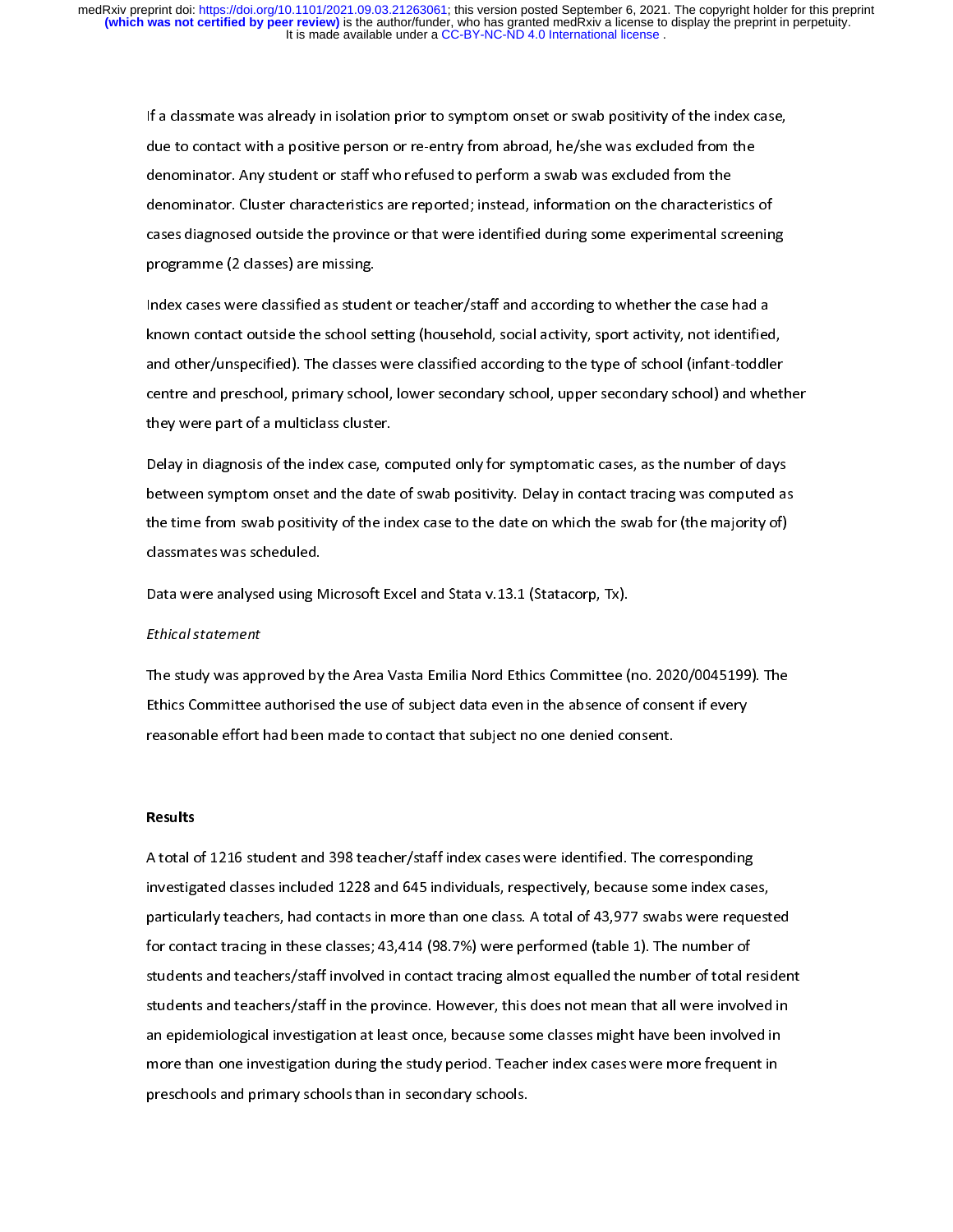Student index cases were identified in 55.6% of cases as a contact of other cases, the vast majority<br>of which were within the same household; a possible source of infection was identified for only 23%<br>of teacher index case

of teacher index cases (Table 1).<br>Secondary transmission occurred in less than 40% of classes, and the overall attack rate was 3.9%<br>(95% CI 3.9-4.1%), with 3.5% (95% CI 3.3-3.7%) for student index cases and 4.9% (95% CI 4. Secondary transmission occurred in less than 40% of classes, and the overall attack rate was 3.9%<br>(95% CI 3.9-4.1%), with 3.5% (95% CI 3.3-3.7%) for student index cases and 4.9% (95% CI 4.5-5.2%)<br>for teacher index cases (T (95% CI 3.9-4.1%), with 3.5% (95% CI 3.3-3.7%) for student index cases and 4.9% (95% CI 4.5-5.2%)<br>for teacher index cases (Table 1). The attack rate over the study period was 4.8% in September an<br>October, 2.6% in November, (95%) CI 3.5% CI 3.5% CI 3.5% (95% CI 3.5%) for teacher index cases (Table 1). The attack rate over the study period was 4.8% in September and October, 2.6% in November, 3.9% in December and 4% from January to April (Table for teacher indentials and cases (Table 2). The attacher independent of the study period was the cases (Table 2). The attack rate was similar in all types of schools (Table 3).<br>The mean delay in testing was 6 days in stude

The mean delay in testing was 6 days in student index cases and 5.8 in teachers (Table 1); this did<br>not change over the study period, except for a slight increase in December, and was similar across<br>types of schools (Table rate was similar in all types of schools (table 2).<br>The mean delay in testing was 6 days in student<br>not change over the study period, except for a sl<br>types of schools (Table 3). On the contrary, the c<br>2020 on, from about 7 The mean delay increase in December, and was similar across<br>types of schools (Table 3). On the contrary, the delay in contact tracing decreased from December<br>2020 on, from about 7 days to 3 days (Table 2), not showing any types of schools (Table 3). On the contrary, the delay in contact tracing decreased from December<br>2020 on, from about 7 days to 3 days (Table 2), not showing any differences between type of index<br>case and type of school (T 2020 on, from about 7 days to 3 days (Table 2), not showing any differences between type of index<br>case and type of school (Table 3).  $202$  or, from about 7 days (Table 3), not show that  $\frac{1}{2}$  days (Table 3), not show that  $\frac{1}{2}$  decrees between type of school (Table 3),  $\frac{1}{2}$ 

# **Discussion**

We confirm a modest secondary attack rate in schools, as already observed in previous studies.<sup>16-19</sup>  $\frac{1}{2}$ We confirm a modest secondary attack rate in schools, as already observed in previous studies.<sup>16-19</sup><br>Secondary cases occurred in about 40% of classes that were exposed to an infected classmate or<br>teacher, and the overall Example, and the overall attack rate was about 4%. Compared to our previous report<sup>14</sup> and other studies reporting data on school cluster investigations,<sup>19</sup> the attack rate was similar in preschools primary schools and se teacher, and the overall attack rate was about 4%.<br>studies reporting data on school cluster investigation<br>primary schools and secondary schools. In fact, cor<br>period,<sup>14</sup> the attack rate increased in preschools fro<br>remained Compared to our previous report<sup>-4</sup> and other<br>ons,<sup>19</sup> the attack rate was similar in preschools<br>npared with the first two months of the study<br>om almost no transmission to 4%, while it<br>onsidered that remote learning and pe studies reporting data on school cluster investigations,<sup>25</sup> the attack rate was similar in preschools,<br>primary schools and secondary schools. In fact, compared with the first two months of the study<br>period,<sup>14</sup> the attack period,<sup>14</sup> the attack rate increased in preschools from almost no transmission to 4%, while it<br>remained stable in secondary schools. It must be considered that remote learning and periodic<br>closures were implemented much m period,<sup>44</sup> the attack rate increased in preschools from almost no transmission to 4%, while it<br>remained stable in secondary schools. It must be considered that remote learning and perioc<br>closures were implemented much mor remained stable in secondary schools, starting from Decemb<br>closures were implemented much more frequently in secondary schools, starting from Decemb<br>2020. Furthermore, an increase in the secondary case attack rate starting 2020. Furthermore, an increase in the secondary case attack rate starting form late<br>December/January was expected because the spread of the Alpha variant, which is more infectiout<br>than the previously circulating variants, 2020. Furthermore, an increase in the secondary case attack rate starting form late<br>December/January was expected because the spread of the Alpha variant, which is more infectious<br>than the previously circulating variants,<sup></sup>

The difference in attack rate between classes where the index case was a student and those where<br>the difference in attack rate between classes where the index case was a student and those where<br>the index case was a teacher exposure of student-student contact and teacher-student contacts in the school setting. The index case was a teacher was also small, despite the different kind of interactions and length of exposure of student-student contact and teacher-student contacts in the school setting.<br>Unfortunately, we do not have an the index case was a teacher was also suppose the different kind of interactions and reagancy<br>exposure of student-student contact and teacher-student contacts in the school setting.<br>Unfortunately, we do not have any analyt exponentially, we do not have any analytical information to define the quality and the d<br>interactions between index cases and contacts.<br>interactions between index cases and contacts. Unifortunately, we do not have a not have any analytical information of the duration of  $\mathcal{L}$  is an alytical information of  $\mathcal{L}$  is an alytical information of  $\mathcal{L}$  is an alytical information of  $\mathcal{L}$  is an a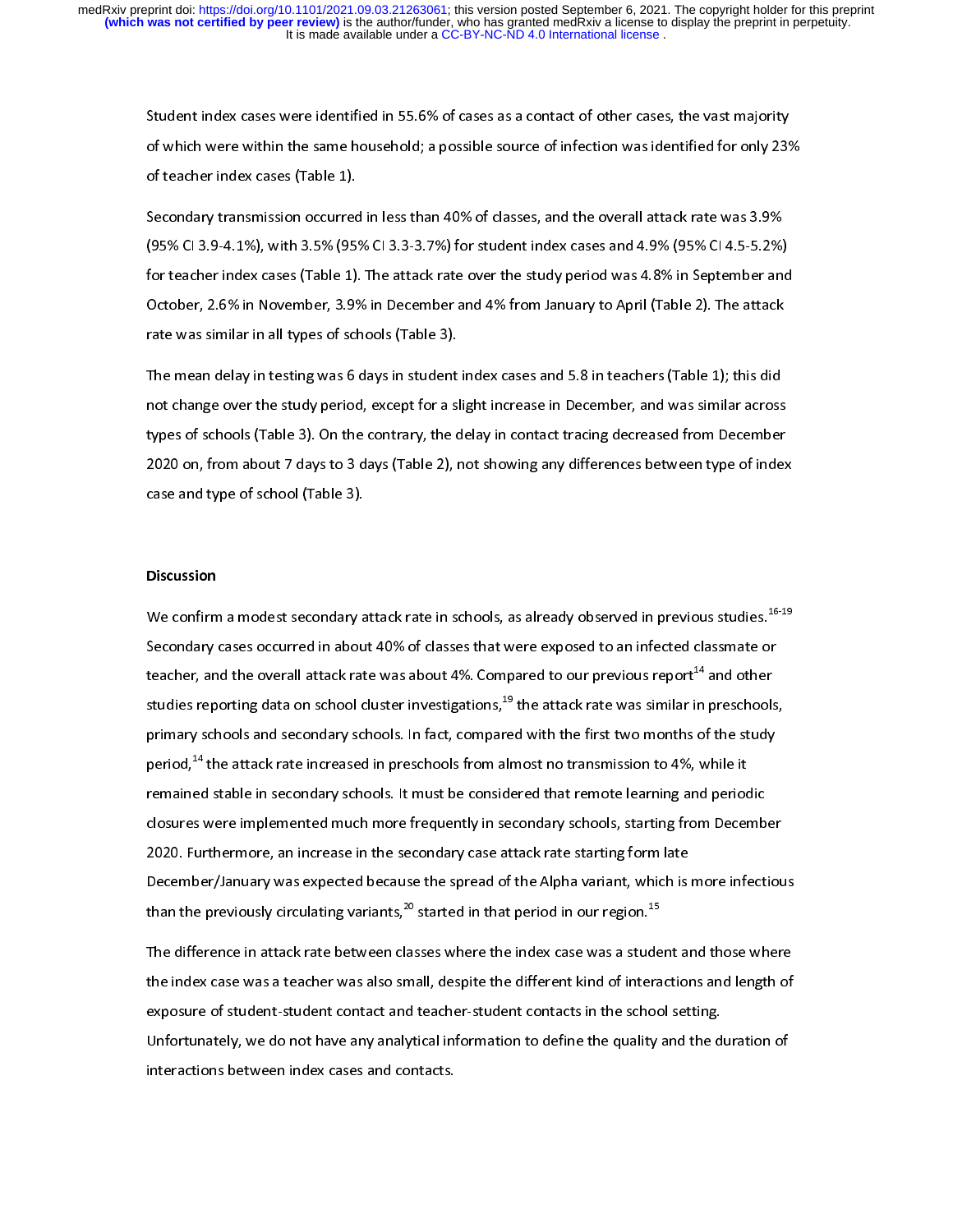pandemic, i.e., at the end of November 2020, was appreciable in the reduction in the delay in<br>contact tracing and in the increase in the proportion of index cases for which a contact, particularly<br>contact in their househol particular tracing and in the increase in the proportion of index cases for which a contact, particular contact in their household, was known. Indeed, a higher proportion of school investigations w<br>known link to household contact in their household, was known. Indeed, a higher proportion of school investigations with a<br>known link to household clusters was precisely the anticipated effect of introducing immediate<br>testing of all asymptomatic contact in their model in the international proportion proportion of the community, have introducing immediate<br>testing of all asymptomatic contacts for all incident cases in the community, because this backward<br>tracing mad testing of all asymptomatic contacts for all incident cases in the community, because this backwording made it possible to identify asymptomatic or paucisymptomatic students and to link the their school contacts. tracing made it possible to identify asymptomatic or paucisymptomatic students and to link them to<br>their school contacts. their school contacts.<br>Limitations and strengths

### Limitations and strengths

The main limitation of this study is that any observed association between changes in secondary  $\frac{1}{2}$ attack rate and school or index case characteristics and especially actions implemented during the<br>study period could be confounded by other factors that we could not measure. Among these, the<br>most important was the spread atudy period could be confounded by other factors that we could not measure. Among these, the<br>most important was the spread of the Alpha variant, which probably started in our region around<br>Christmas and which became the d study period counded the spread of the Alpha variant, which probably started in our region around<br>Christmas and which became the dominant circulating variant in February. Unfortunately, as very<br>few cases were sequenced in Christmas and which became the dominant circulating variant in February. Unfortunately, as very<br>few cases were sequenced in Italy in that period,<sup>15</sup> we cannot determine which clusters were due<br>the Alpha variant. Other var Few cases were sequenced in Italy in that period,<sup>15</sup> we cannot determine which clusters were due<br>the Alpha variant. Other variables that were missing or difficult to standardize were the duration a<br>intensity of contacts b the Alpha variant. Other variables that were missing or difficult to standardize were the duration and<br>intensity of contacts between the index case and other classmates and the control measures each<br>school independently pu the Alpha variables that also there interests and other classmates and the control measures each<br>school independently put in place both before the occurrence of the case and during the outbreak.<br>The main strength of the st

school independently put in place both before the occurrence of the case and during the outbreak<br>The main strength of the study is its population-based nature; it included all cases for a which a<br>school contact or exposure The main strength of the study is its population-based nature; it included all cases for a which a<br>school contact or exposure was identified. For an analysis of routine surveillance data, the<br>completeness of field investig School contact or exposure was identified. For an analysis of routine surveillance data, the<br>completeness of field investigations is surprisingly high; only a few classes were not characterize<br>and very few classmates refus school completeness of field investigations is surprisingly high; only a few classes were not charace and very few classmates refused to be tested. Each outbreak in each school was investigated.<br>Checked for plausibility by and very few classmates refused to be tested. Each outbreak in each school was investigated and reflecked for plausibility by the investigation team, thereby partially overcoming the shortcomings coross-sectional, retrospe cross-sectional, retrospective and self-reported studies.<br>Conclusions<br>Overall, we confirmed a moderate risk of secondary transmission in the school setting (4.1% vs 3.2%

#### Conclusions

cross-sectional, retrospective and self-reported studies.<br> **Conclusions**<br>
Overall, we confirmed a moderate risk of secondary transmission in the school setting (4.1% vs 3.2<br>
in the previous study up to 15th October 2020), or the previous study up to 15th October 2020), similar across all types of schools. The attack rate<br>was also stable during the study period, despite the fact that the Alpha variant, which is much more<br>infectious than the was also stable during the study period, despite the fact that the Alpha variant, which is much more<br>infectious than the previously circulating variants, became predominant in the last few included infectious than the previously circulating variants, became predominant in the last few included<br>months. The promptness of contact tracing increased over the study period, reducing the time from<br>months. The promptness of c infectious. The promptness of contact tracing increased over the study period, reducing the time few inclusions, and the last few inclusions,  $\frac{1}{2}$ months. The promptness of contact tracing increased over the study period, reducing the time from  $\mathcal{G}$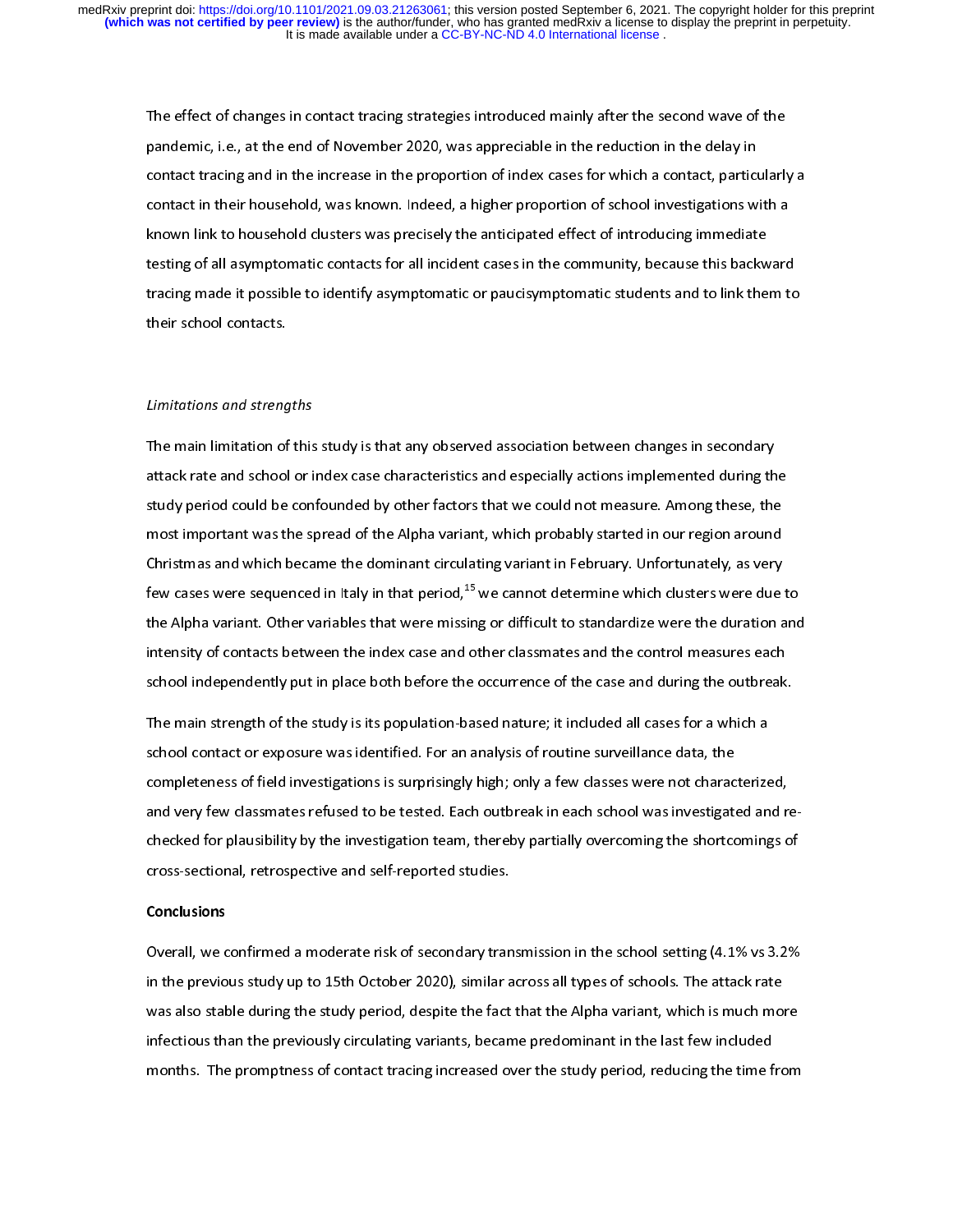### Acknowledgements

index case.<br>**Acknowledgements**<br>We thank all the Public Health Department officers and COVID-19 reference persons in the schools source of infection in the index case.<br>Acknowledgements<br>We thank all the Public Health Departi<br>that collaborated in the investigations That collaborated in the investigations.<br>We thank Jacqueline M. Costa for the English language editing.<br>Conflict of interest

that collaborated in the investigations.<br>We thank Jacqueline M. Costa for the English language editing.<br>Conflict of interest<br>None declared.

### Conflict of interest

# We thank Jacqueline M. Considering Language editing.<br>
Conflict of interest<br>
None declared.<br>
Authors' contributions Authors' contributions

PGR, EL, MV and PP designed the study. EL, MC, SC, EB, DP, FV and EB contributed to the collection<br>and management of the data. OD and LB analysed the data. OD and PGR interpreted the data and and management of the data. OD and LB analysed the data. OD and PGR interpreted the data and<br>wrote the manuscript. AMU contributed to data analysis and interpretation of results. All authors<br>revised the manuscript and appr and mangement of the data. On and LB analysis and LB analysis and interpretation of results. All authors revised the manuscript and approved the final version.<br>Funding<br>Funding revised the manuscript and approved the final version.<br>**Funding**<br>The study was conducted using exclusively institutional funds of the Azienda USL-IRCCS di Reggio

# Funding

Funding<br>The study was conducted using exclusively institutional<br>Emilia. There was no external funding source for this sti

### References

The study was conducted using undertoon, institutional funds of the Azienda USL-IRC di Reggio<br>Emilia. There was no external funding source for this study.<br>1. Dong E, Du H, Gardner L. An interactive web-based dashboard to t Emilia. There was no external funding source for this study.<br>
References<br>
1. Dong E, Du H, Gardner L. An interactive web-based dashb<br>
Lancet Infect Dis. 2020;20(5):533-534. doi: 10.1016/S1473-3<br>
2. Vines PM, Mytton OT, Bon

Lancet Infect Dis. 2020;20(5):533-534. doi: 10.1016/S1473-3099(20)30120-1.<br>2. Viner RM, Mytton OT, Bonnel C, Mellendez-Torres JG, Ward J, Hudson L, et al. Susceptibility to<br>SARS-CoV-2 Infection Among Children and Adolescen 2. Viner RM, Mytton OT, Bonnel C, Mellendez-Torres JG, Ward J, Hudson L, et<br>SARS-CoV-2 Infection Among Children and Adolescents Compared With Adult<br>and Meta-analysis. JAMA Pediatr. 2021;175(2):143-156. Doi: 10.1001/jamape<br>

SARS-CoV-2 Infection Among Children and Adolescents Compared With Adults. A Systematic Revi<br>and Meta-analysis. JAMA Pediatr. 2021;175(2):143-156. Doi: 10.1001/jamapediatrics.2020.4573<br>3. Gaythorpe, KAM, Bhatia S, Mangal T, and Meta-analysis. JAMA Pediatr. 2021;175(2):143-156. Doi: 10.1001/jamapediatrics.2020.4573<br>3. Gaythorpe, KAM, Bhatia S, Mangal T, et al. Children's role in the COVID-19 pandemic: a systematic<br>review of early surveillance and Meta-Meta-analysis. Jaman Pediatr. 2021;196. 2021;2021;2021;2021;176. 2021;176. 2021;176. 309;18. 2021;17<br>3. Gaythorpe, KAM, Bhatia S, Mangal T, et al. Children's role in the COVID-19 pandemic: a system<br>review of early :<br>r<br>d F

3. Feview of early surveillance data on susceptibility, severity, and transmissibility. 2021;11(1):13903.<br>doi: 10.1038/s41598-021-92500-9.<br>4. Haug N, Geyrhofer L, Londei A, Dervic E, Desvars-Larrive A, Loreto V, Pinior B, review of early surveillance data on susceptibility, severity, and transmission,  $j = 12.5 - (2.7 - 14)$ <br>doi: 10.1038/s41598-021-92500-9.<br>4. Haug N, Geyrhofer L, Londei A, Dervic E, Desvars-Larrive A, Loreto V, Pinior B, Thurn 4. Haug N, Geyrhofer L, Londei A, D<br>Ranking the effectiveness of worldv<br>2020;4(12):1303-1312. doi: 10.1038<br>5. Head JR, Andrejko K, Cheng Q, et ム トニュー 2020;4(12):1303-1312. doi: 10.1038/s41562-020-01009-0.<br>5. Head JR, Andrejko K, Cheng Q, et al. The effect of school closures and reopening strategies on

1. Hang N, Geymandei J, Edmarty, Edmarty, Edmarty, Edmarty, Edmarty, Thurster, Ammerica, Ranking the effectiveness of worldwide COVID-19 government interventions. Nat Hum Behav.<br>2020;4(12):1303-1312. doi: 10.1038/s41562-02 analysis. medRxiv [Preprint]. 2020. doi: 10.1101/2020.08.06.20169797. יַ<br>( ה COVID-19 infection dynamics in the San Francisco Bay Area: a cross-sectional survey and modeling analysis. medRxiv [Preprint]. 2020. doi: 10.1101/2020.08.06.20169797.<br>
San Francisco Bay Area: a cross-section<br>
The San Francisco Bay Area: a cross-section<br>
The San Francisco Bay Area: a cross-section<br>
The San Francisco Ba analysis. media preprint]. 2020. doi: 10.1101/2020. doi: 10.1101/2020.<br>10.1101/2020. doi: 10.1101/2020.<br>10.1101/2020.08.06.20169797.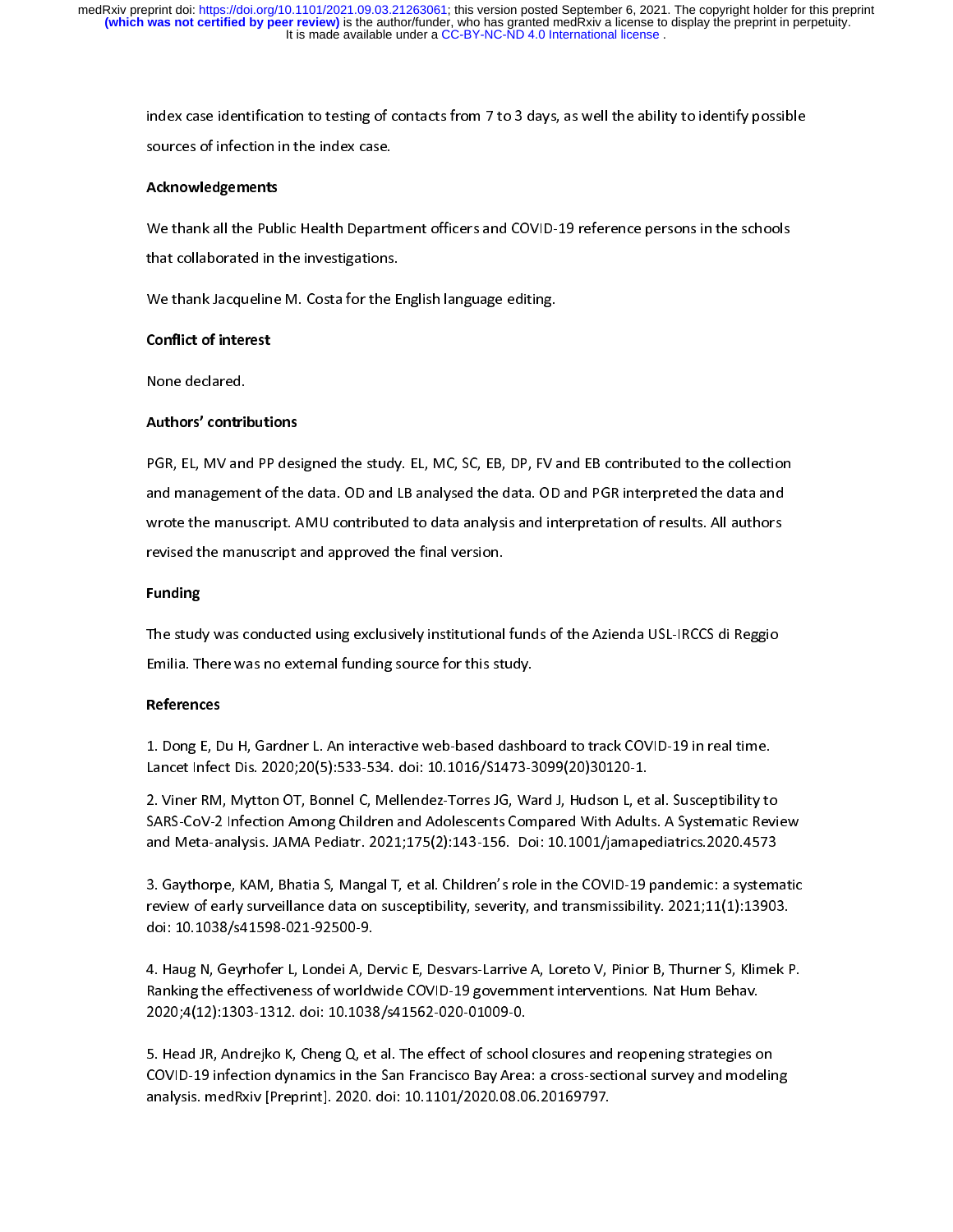6. Keeling MJ, Tildesley MJ, Atkins BD, et al. The impact of school reopening on the spread of COVID-

10.1098/rstb.2020.0261.<br>7. Landeros A, Ji X, Lange K, et al. An examination of school reopening strategies<br>CoV-2 pandemic. PLoS One. 2021;16(5):e0251242. doi: 10.1371/journal.pone.02<br>8. Walsh S, Chowdhury A, Russell S, et

-------,-------------<br>7. Landeros A, Ji X, Lange<br>CoV-2 pandemic. PLoS Or<br>8. Walsh S, Chowdhury A,<br>COVID-19? A systematic r - ,<br>{<br>{<br><u>|</u> CoV-2 pandemic. PLoS One. 2021;16(5):e0251242. doi: 10.1371/journal.pone.0251242.<br>8. Walsh S, Chowdhury A, Russell S, et al. Do school closures reduce community transmission of<br>COVID-19? A systematic review of observationa }<br>|<br>|}

COVID-19? A systematic review of observational studies MedRxiv. 2021. doi:<br>https://doi.org/10.1101/2021.01.02.21249146.<br>9. Courtemanche C, Garuccio J, Le A, et al. Strong Social Distancing Measures In The United State<br>Redu Referred Entry Premins Corred Treview of observations of the system of the system of the Covid-1101/2021.01.02.21249146.<br>
2. Courtemanche C, Garuccio J, Le A, et al. Strong Social Distancing Measures<br>
Reduced The COVID-19 Marken, Marian Marken, Marken, Marken, Marken<br>19. Courtemanche C, Garuccio J, Le A, et al. Stron<br>Reduced The COVID-19 Growth Rate. Health Aff<br>10.1377/hlthaff.2020.00608.<br>10. Hsiang S, Allen D, Annan-Phan S, et al. The e 9. Courtemanche C, Garactect C, Garuccio J, Le A, et al. The C, Millwood) 2020; 39: 1237–46. doi:<br>10.1377/hlthaff.2020.00608.<br>10. Hsiang S, Allen D, Annan-Phan S, et al. The effect of large-scale anti-contagion policies on

10.1377/hlthaff.2020.00608.<br>10. Hsiang S, Allen D, Annan-Phan S, et al. The effect of large-scale anti-contagion pc<br>COVID-19 pandemic. Nature 2020; 584: 262–7. doi: 10.1038/s41586-020-2404-8.<br>11. Ertem Z, Schechter-Perkins

10. Hsiang S, Allen D, Annan-F<br>10. Hsiang S, Allen D, Annan-F<br>20VID-19 pandemic. Nature<br>11. Ertem Z, Schechter-Perkin<br>Community Incidence and Mo .<br>.<br>.<br>. 20. Hold D, Analysis, Annan-Phan S, 20. Hold D, 20. Hold D, 20. Hold D, 20. Hold D, 20. Hold D, 20. Hold D, 20<br>11. Ertem Z, Schechter-Perkins E, Oster E, et al. The Impact of School Opening Model on SARS-Co<br>20. Hold D, Sch THE STRIM INTERT IN THE Impact of School Opening Mo<br>11. Ertem Z, Schechter-Perkins E, Oster E, et al. The Impact of School Opening Mo<br>15:rs.3.rs-712725. doi: 10.21203/rs.3.rs-712725/v1.<br>12. Forbes H, Morton CE, Bacon S, et 

Community Incidence and Mortality: A Nationwide Cohort Study. Res Sq [Preprint]. 2021 Jul<br>15:rs.3.rs-712725. doi: 10.21203/rs.3.rs-712725/v1.<br>12. Forbes H, Morton CE, Bacon S, et al. Association between living with childre 15:rs.3.rs-712725. doi: 10.21203/rs.3.rs-712725/v1.<br>12. Forbes H, Morton CE, Bacon S, et al. Association between living with children and outcon<br>covid-19: OpenSAFELY cohort study of 12 million adults in England. BMJ. 2021; 12: Forbes H, Morton CE, Bacon S, et al. Association<br>12. Forbes H, Morton CE, Bacon S, et al. Association<br>10.1136/bmj.n628.<br>13. Marziano V, Guzzetta G, Rondinone BM, et al. Re 

covid-19: OpenSAFELY cohort study of 12 million adults in England. BMJ. 2021;372:n628. doi:<br>10.1136/bmj.n628.<br>13. Marziano V, Guzzetta G, Rondinone BM, et al. Retrospective analysis of the Italian exit strategy<br>from COVID-10.1136/bmj.n628.<br>13. Marziano V, Guzzetta G, Rondinone BM, et al. Retrospective analysis of the Italian exit strategy<br>from COVID-19 lockdown. Proc Natl Acad Sci U S A. 2021;118(4):e2019617118. doi:<br>10.1073/pnas.2019617118 from COVID-19 lockdown. Proc Natl Acad Sci U S A. 2021;118(4):e2019617118. doi:<br>10.1073/pnas.2019617118.<br>14. Larosa E, Djuric O, Cassinadri M, et al. Secondary transmission of COVID-19 in preschool and 

from COVID-19 lockdown. Proc Natl Acad Sci U S A. 2021;118(4):e2019617118. doi:<br>10.1073/pnas.2019617118.<br>14. Larosa E, Djuric O, Cassinadri M, et al. Secondary transmission of COVID-19 in preschool and<br>school settings in n 10.1073/pnas.2019617118.<br>14. Larosa E, Djuric O, Cassinadri M, et al. Secondary transmission of COVID-19 in pr<br>school settings in northern Italy after their reopening in September 2020: a populati<br>Euro Surveill. 2020;25(49 111111977<br>14. Larosa E, Djuric O, Cassir<br>school settings in northern II<br>Euro Surveill. 2020;25(49):21<br>15. Istituto Superiore di Sani ・ミード

14. Larosa E, D., Larosa E, D., Larosa E, D., Larosa E, D., Larosa E, D., Larosa E, D., Larosa E, B., Larosa E, B., Larosa E, B., Larosa E, D., Larosa E, D., Larosa E, D., Larosa E, D., Larosa E, D., Larosa E, D., Larosa E school settings in northern Italy after their reopening in superimeric 2020, population after a charge.<br>Euro Surveill. 2020;25(49):2001911. doi: 10.2807/1560-7917.ES.2020.25.49.2001911.<br>15. Istituto Superiore di Sanità. Pr 15. Istituto Superiore di Sanità. Prevalenza e distribuzione delle varianti di SARS-CoV-2<br>per la sanità pubblica in Italia. Rapporto n. 5 del 23 luglio 2021. July 2021. [Italian] Ava<br>https://www.epicentro.iss.it/coronaviru  $\begin{array}{c} \begin{array}{c} \begin{array}{c} \end{array}\\ \begin{array}{c} \end{array}\\ \begin{array}{c} \end{array}\\ \begin{array}{c} \end{array}\\ \begin{array}{c} \end{array}\\ \begin{array}{c} \end{array}\\ \begin{array}{c} \end{array}\\ \begin{array}{c} \end{array}\\ \begin{array}{c} \end{array}\\ \begin{array}{c} \end{array}\\ \begin{array}{c} \end{array}\\ \begin{array}{c} \end{array}\\ \begin{array}{c} \end{array}\\ \begin{array}{c} \end{array}\\ \begin{array}{c} \end{array}\\ \begin{array}{c} \end{array}\\ \begin{array}{c} \end{array}\\ \begin$ per la sanità pubblica in Italia. Rapporto n. 5 del 23 luglio 2021. July 2021. [Italian] Available at:<br>https://www.epicentro.iss.it/coronavirus/pdf/sars-cov-2-monitoraggio-varianti-rapporti-periodici-<br>23-luglio-2021.pdf<br>16

7917.ES.2020.25.36.2001587 23-luglio-2021.pdf<br>16. Ehrhardt J, Ekinci A, Krehl H, Meincke M, Finci I, Klein J, et al. Transmission of SARS-CoV-2 in<br>children aged 0 to 19 years in childcare facilities and schools after their reopening in May 2020,<br>Bad  $rac{1}{2}$ children aged 0 to 19 years in childcare facilities and schools after their reopening in May 2020,<br>Baden-Württemberg, Germany. Euro Surveill. 2020;25(36):2001587. doi: 10.2807/1560-<br>7917.ES.2020.25.36.2001587<br>17. Macartney

children aged 2 to 19 years in children children and states and schools and schools and speak.<br>Baden-Württemberg, Germany. Euro Surveill. 2020;25(36):2001587. doi: 10.2807/1560-<br>7917.ES.2020.25.36.2001587<br>17. Macartney K, 7917.ES.2020.25.36.2001587<br>17. Macartney K, Quinn HE, Pillsbury AJ, Koirala A, Deng L, Winkler N, et al. Transmissior<br>CoV-2 in Australian educational settings: a prospective cohort study. Lancet Child Adoles<br>2020;4(11):807 17. Macartney K, Quinn HE, Pi<br>CoV-2 in Australian education<br>2020;4(11):807-816. doi: 10.1  $\frac{1}{2}$ CoV-2 in Australian educational settings: a prospective cohort study. Lancet Child Adolesc Health. 2020;4(11): 10.1016. doi: 10.1016. doi: 10.1016. doi: 10.1016. doi: 10.1016. doi: 10.1016. doi: 10.1016. doi:<br>10.1016. doi: 10.1016. doi: 10.1016. doi: 10.1016. doi: 10.1016. doi: 10.1016. doi: 10.1016. doi: 10.1016. doi: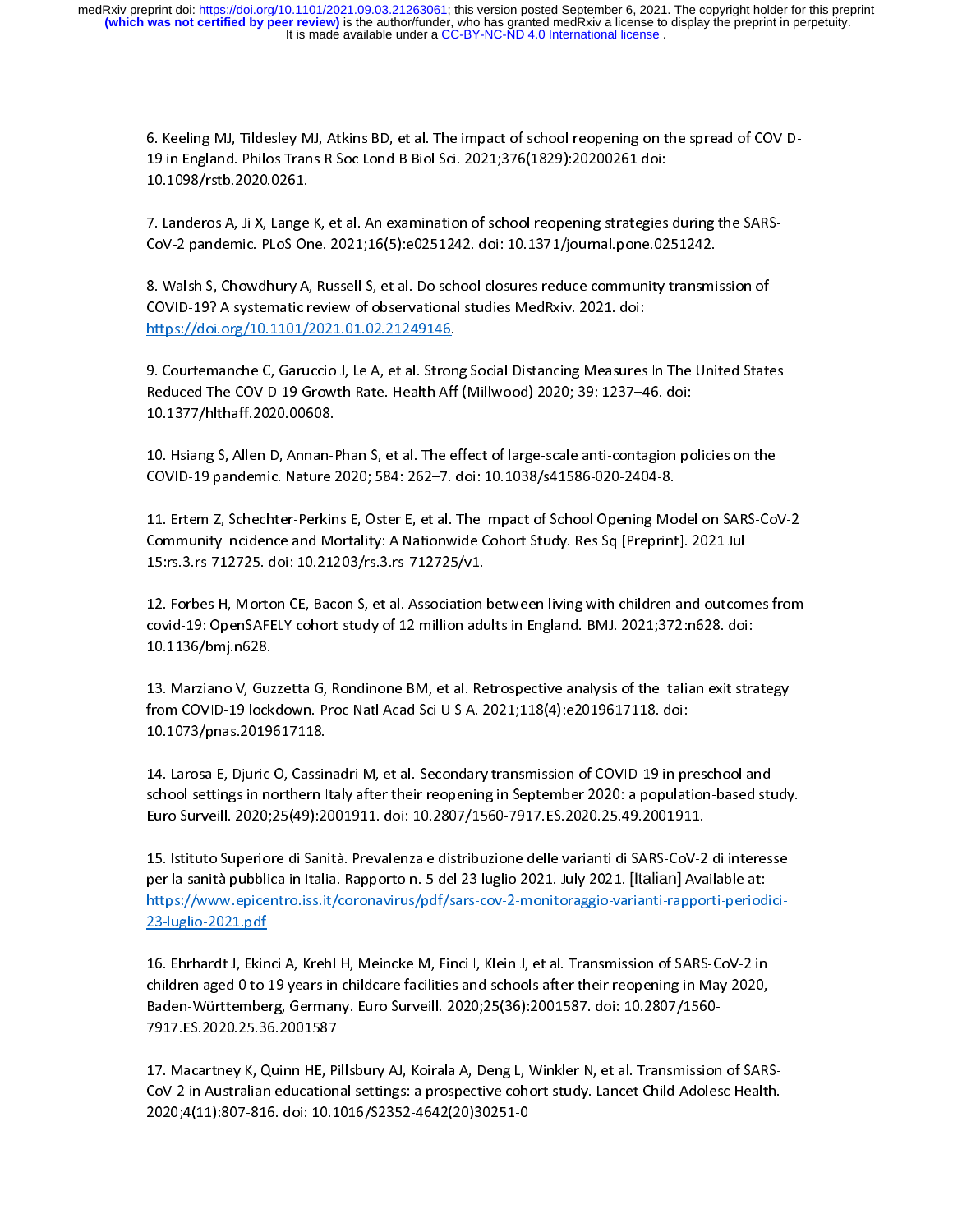$\frac{1}{2}$ 

epidemiology of COVID-19 in the pediatric population. MedRxiv.2020; (Preprint). doi:<br>10.1101/2020.08.03.20165589.<br>19. Aiano F, Mensah AA, McOwat K, Obi C, Vusirikala A, Powell AA, Flood J, Bosowski J, Letley L,<br>Jones S, Am epidemiology of Covid-10.1101/2020.08.03.20165589.<br>19. Aiano F, Mensah AA, McOwat K, Obi C, Vusirikala A, Powell AA, Flood J, Bosowski J<br>19. Aiano F, Mensah AA, McOwat K, Obi C, Vusirikala A, Powell AA, Flood J, Bosowski J 10.1101/2020.08.03.20165589. ・1<br>- J<br>- 「 Jones S, Amin-Chowdhury Z, Lacy J, Hayden I, Ismail SA, Ramsay ME, Ladhani SN, Saliba V. COVID<br>outbreaks following full reopening of primary and secondary schools in England: Cross-sectional<br>national surveillance, November Jonthreaks following full reopening of primary and secondary schools in England: Cross-sectional<br>national surveillance, November 2020. Lancet Reg Health Eur. 2021 Jul;6:100120. doi:<br>10.1016/j.lanepe.2021.100120. Epub 2021 national surveillance, November 2020. Lancet Reg Health Eur. 2021 Jul;6:100120. doi:<br>10.1016/j.lanepe.2021.100120. Epub 2021 May 19.<br>20. Davies NG, Abbott S, Barnard RC, et al. Estimated transmissibility and impact of SARS

10.1016/j.lanepe.2021.100120. Epub 2021 May 19.<br>20. Davies NG, Abbott S, Barnard RC, et al. Estimated transmissibility and impact of SA<br>lineage B.1.1.7 in England. Science. 2021;372(6538):eabg3055. doi: 10.1126/science.al<br> 101111, J. M. H. J. L. L. M. H. L. L. M. J. L.<br>20. Davies NG, Abbott S, Barnard RC, et al. Estimate<br>lineage B.1.1.7 in England. Science. 2021;372(6538):<br>Figure legends 

# Figure legends

lineage B.1.1.7 in England. Science. 2021;372(6538):eabg3055. doi: 10.1126/science.abg3055.<br>Figure legends<br>Figure 1. Timeline of the major changes in regulations and recommendations for management o<br>COVID-19 cases in educa lineage Bratan in England. Science. 2021;372(653);372(613):41.112122);38. doi: 10.1126.<br>Figure 1. Timeline of the major changes in regulations and recommendations for management<br>COVID-19 cases in educational settings in Re |<br>|<br>|}

Figure 2. Weekly notification rates of new COVID-19 cases per 100,000 inhabitants aged 0-19 year<br>Bigure 2. Weekly notification rates of new COVID-19 cases per 100,000 inhabitants aged 0-19 year<br>by age class, Reggio Emilia Eigure 2. Weekly notification rates of new COVID-19 cases per 10<br>by age class, Reggio Emilia province, 1 September 2020 – 31 Marchanges in school opening and closure are also reported, and (in<br>among sequenced cases as repo Figure 2. Weekly nontrinion rates of the COVID-19 care per 2. Weekly and the graph the main<br>by age class, Reggio Emilia province, 1 September 2020 – 31 March 2021. In the graph the main<br>changes in school opening and closur changes in school opening and closure are also reported, and (in red) the proportion of Alpha variant<br>among sequenced cases as reported by the Italian National Institute of Health. among sequenced cases as reported by the Italian National Institute of Health. among sequenced cases as reported by the Italian National Institute of Health.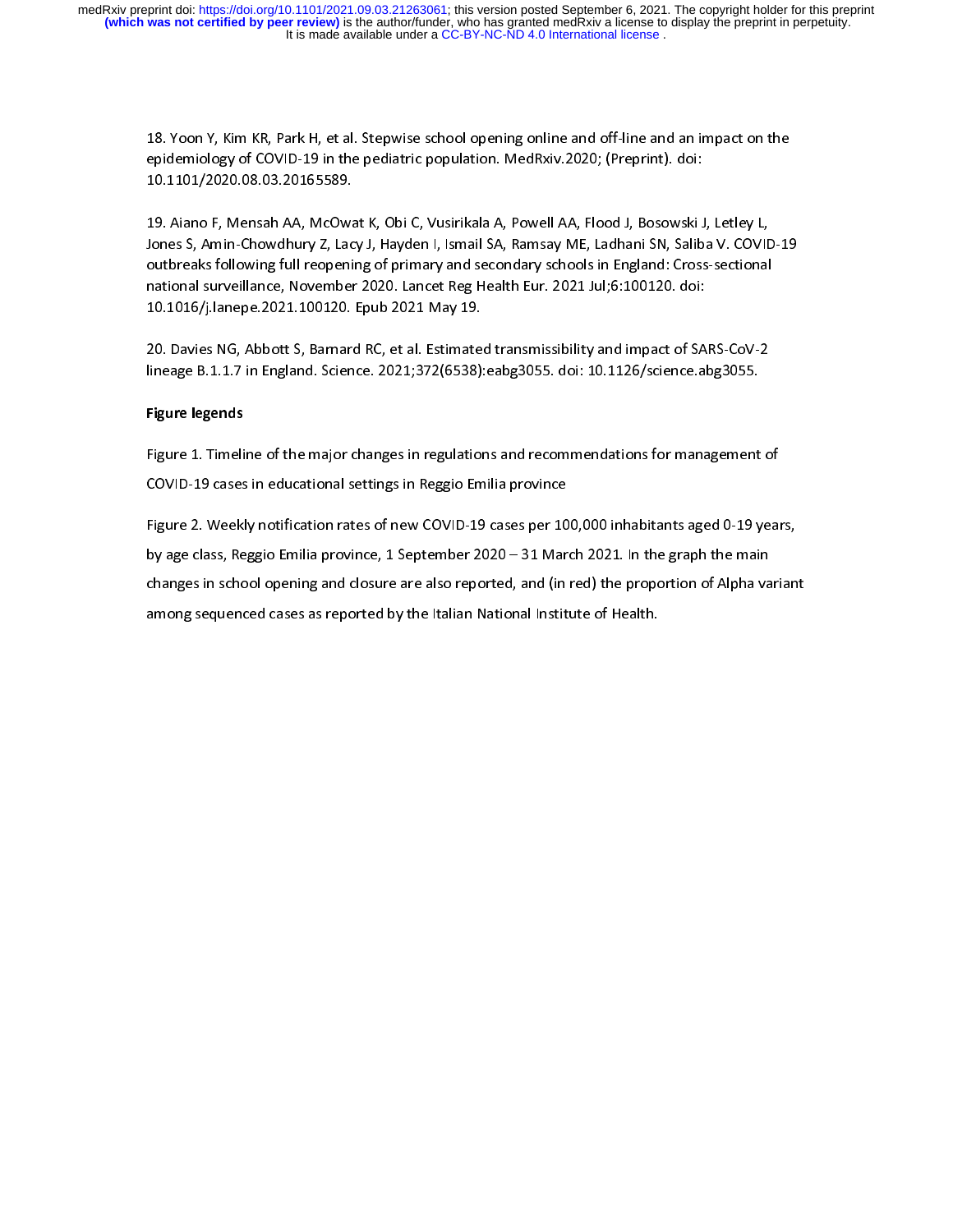### Tables

Table 1. Characteristics of the field investigation in 1875\* classes for which a school contact with a COVID-19 case was suspected, by type of index case. Reggio Emilia, September 2020-March 2021

|                                                   | <b>Student</b> |             | Teacher        |             | Total* |           |
|---------------------------------------------------|----------------|-------------|----------------|-------------|--------|-----------|
| N of classes                                      | 1228           |             | 645            |             | 1873   |           |
| Type of school, n (%)                             |                |             |                |             |        |           |
| Infant-toddler centre                             | 194            | 15.8        | 154            | 23.9        | 348    | 18.6      |
| Primary school                                    | 341            | 27.8        | 196            | 30.4        | 537    | 28.7      |
| Middle school                                     | 309            | 25.2        | 182            | 28.2        | 491    | 26.2      |
| High school                                       | 371            | 30.2        | 106            | 16.4        | 477    | 25.5      |
| Other educational services                        | 13             | 1.1         | $\overline{7}$ | 1.1         | 20     | 1.1       |
| Classes with secondary transmission, n (%)        | 475            | 38 7        | 451            | 69.9        | 726    | 38.8      |
| Classes that were part of a school cluster, n (%) | 91             | 7.4         | 380            | 58.9        | 471    | 25.1      |
| School clusters, n (%)                            | 44             |             | 132            |             | 176    |           |
| Testing delay - days mean (SD)                    | 6.1            | 4.8         | 4.8            | 4.2         | 5.7    | 4.6       |
| Tracing delay - days mean (SD)                    | 4.3            | 3.3         | 4.2            | 3.0         | 4.2    | 3.2       |
| Number of contacts                                | 30,426         |             | 13,571         |             | 43,997 |           |
| Number of tested contacts                         | 30,044         |             | 13,370         |             | 43,414 |           |
| N of secondary cases                              | 1058           |             | 650            |             | 1708   |           |
| Overall attack rate, % (95% CI)*                  | 3.5            | $3.3 - 3.7$ | 4.9            | $4.5 - 5.2$ | 3.9    | $37 - 41$ |
| Mean attack rate*                                 | 3.6            |             | 5.0            |             | 4.1    |           |
| N of index cases                                  | 1216           |             | 398            |             | 1614   |           |
| Possible source of infection of index case, n (%) |                |             |                |             |        |           |
| Household outbreak                                | 551            | 45.3        | 55             | 13.8        | 606    | 37.5      |
| Social contact                                    | 19             | 16          | 8              | 2.0         | 27     | 1.7       |
| Sport contact                                     | 18             | 1.5         | 0              | 0.0         | 18     | 1.1       |
| Someone's contact                                 | 88             | 7.2         | 48             | 12.1        | 136    | 8.4       |
| No contact reported                               | 540            | 44.4        | 287            | 72.1        | 827    | 51.2      |

\*In two classes there were no index cases due to screening

\*\*Swabs not performed were excluded, as were 11 classes with unknown number of contacts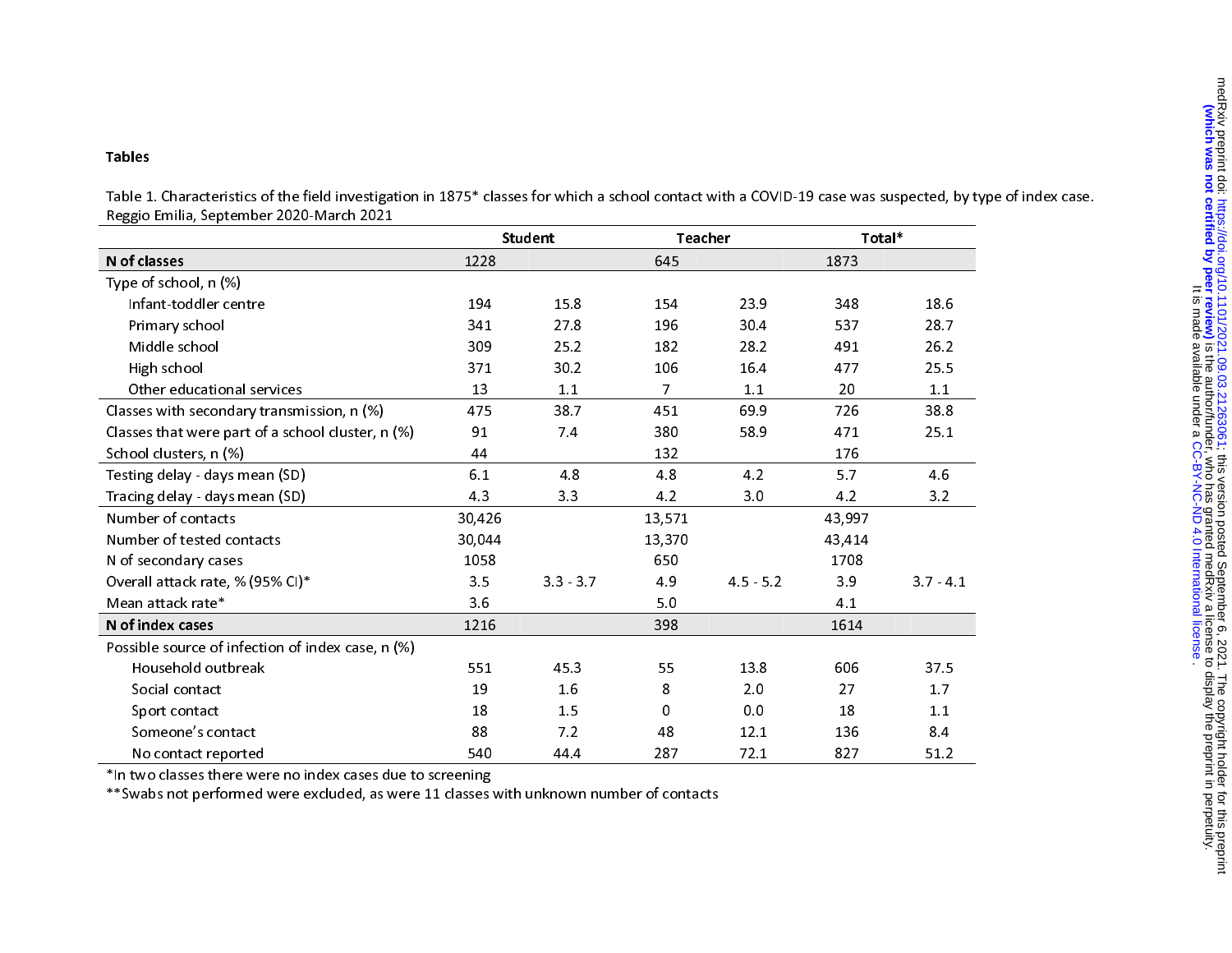Table 2. Characteristics of the field investigation in 1875 classes for which a school contact with a COVID-19 cases was suspected, by calendar period. Reggio Emilia, September 2020-March 2021

|                                                  | September+October |       | <b>November</b> |             | December     |       | January+February+March+April* |                               |
|--------------------------------------------------|-------------------|-------|-----------------|-------------|--------------|-------|-------------------------------|-------------------------------|
| N of classes                                     | 248               |       | 262             |             | 312          |       | 1053                          |                               |
| Type of school, n (%)                            |                   |       |                 |             |              |       |                               |                               |
| Infant-toddler centre                            | 39                | 15.7  | 72              | 27.5        | 51           | 16.3  | 186                           | 17.7                          |
| Primary school                                   | 46                | 18.5  | 89              | 34.0        | 113          | 36.2  | 291                           | 27.6                          |
| Middle school                                    | 52                | 21.0  | 81              | 30.9        | 103          | 33.0  | 255                           | 24.2                          |
| High school                                      | 111               | 44.8  | 18              | 6.9         | 41           | 13.1  | 307                           | 29.2                          |
| Other educational services                       | 0                 | 0.0   | $\overline{2}$  | 0.8         | 4            | 1.3   | 14                            | 1.3                           |
| Classes with secondary transmission, n (%)       | 106               | 43.6  | 86              | 33.0        | 124          | 40.3  | 411                           | 39.1                          |
| Classes that are part of a school cluster, n (%) | 55                | 22.6  | 68              | 26.1        | 96           | 312   | 254                           | 24.1                          |
| N of school clusters                             | 22                |       | 27              |             | 31           |       | 96                            |                               |
| N of index cases                                 | 226               |       | 220             |             | 249          |       | 919                           |                               |
| Type of index case, n (%)                        |                   |       |                 |             |              |       |                               |                               |
| Teacher                                          | 38                | 16.8  | 75              | 34.1        | 72           | 28.9  | 213                           | <b>BY-NC</b><br>BY-NC<br>23.2 |
| Student                                          | 188               | 83.2  | 145             | 65.9        | 177          | 71.1  | 706                           | 76.8                          |
| Possible source of infection of index case       |                   |       |                 |             |              |       |                               | ع <mark>ج</mark><br>ول        |
| Household outbreak                               | 59                | 26.1  | 45              | 20.5        | 114          | 45.8  | 389                           | nted me<br>4.0 Inte<br>42.3   |
| Social contact                                   | 7                 | 3.1   | 0               | 0.0         | 5            | 2.0   | 15                            | 1.6                           |
| Sport contact                                    | 7                 | 3.1   | 0               | 0.0         | <sup>0</sup> | 0.0   | 11                            | 1.2                           |
| Unidentifiable contact                           | 27                | 11.9  | 9               | 4.1         | 20           | 8.0   | 80                            | 87                            |
| No contact reported                              | 126               | 55.8  | 166             | 75.5        | 110          | 44.2  | 424                           | 46.1                          |
| Number of contacts                               | 6,392             |       | 6,313           |             | 6,857        |       | 24,468                        |                               |
| Number of tested contacts                        | 6,272             |       | 5,997           |             | 6,822        |       | 24,356                        |                               |
| N of secondary cases                             | 301               |       | 157             |             | 267          |       | 984                           |                               |
| Overall attack rate, % (95% CI)**                | 48                | 43 54 | 2.6             | $2.2 - 3.1$ | 3.9          | 34 44 | 4.0                           | $3.8 - 4.3$                   |
| Mean attack rate**                               | 4.7               |       | 2.8             |             | 43           |       | 4.2                           |                               |
| Testing delay - days mean (SD)                   | 5.7(4.3)          |       | 5.8(3.8)        |             | 7.0(5.1)     |       | 5.2(4.6)                      |                               |
| Tracing delay - days mean (SD)                   | 7.4(3.8)          |       | 7.4(3.9)        |             | 3.5(1.7)     |       | 2.9(1.9)                      |                               |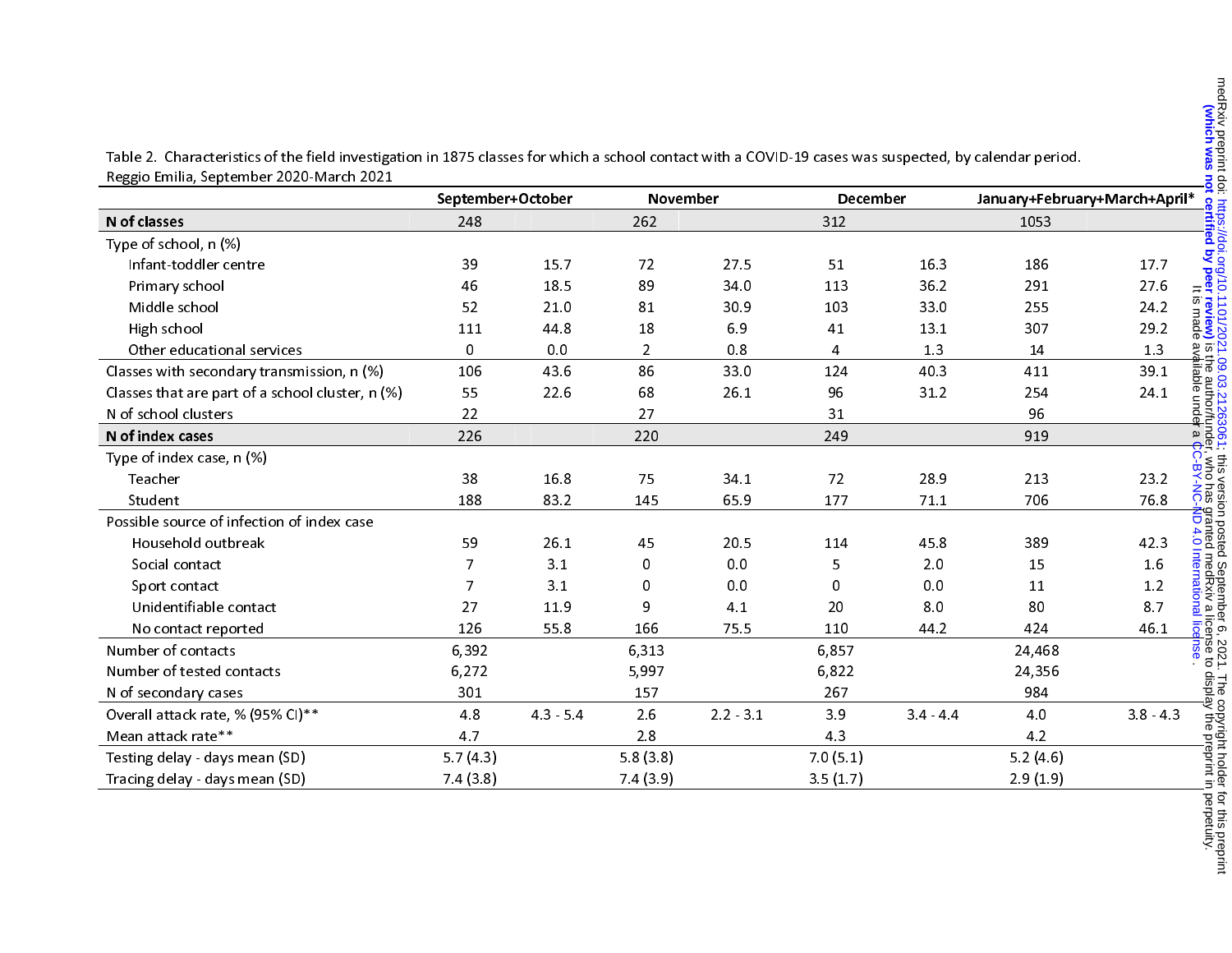\*Until 4 April 2021

\*\*Swabs not performed were excluded, as were 11 classes without known number of contacts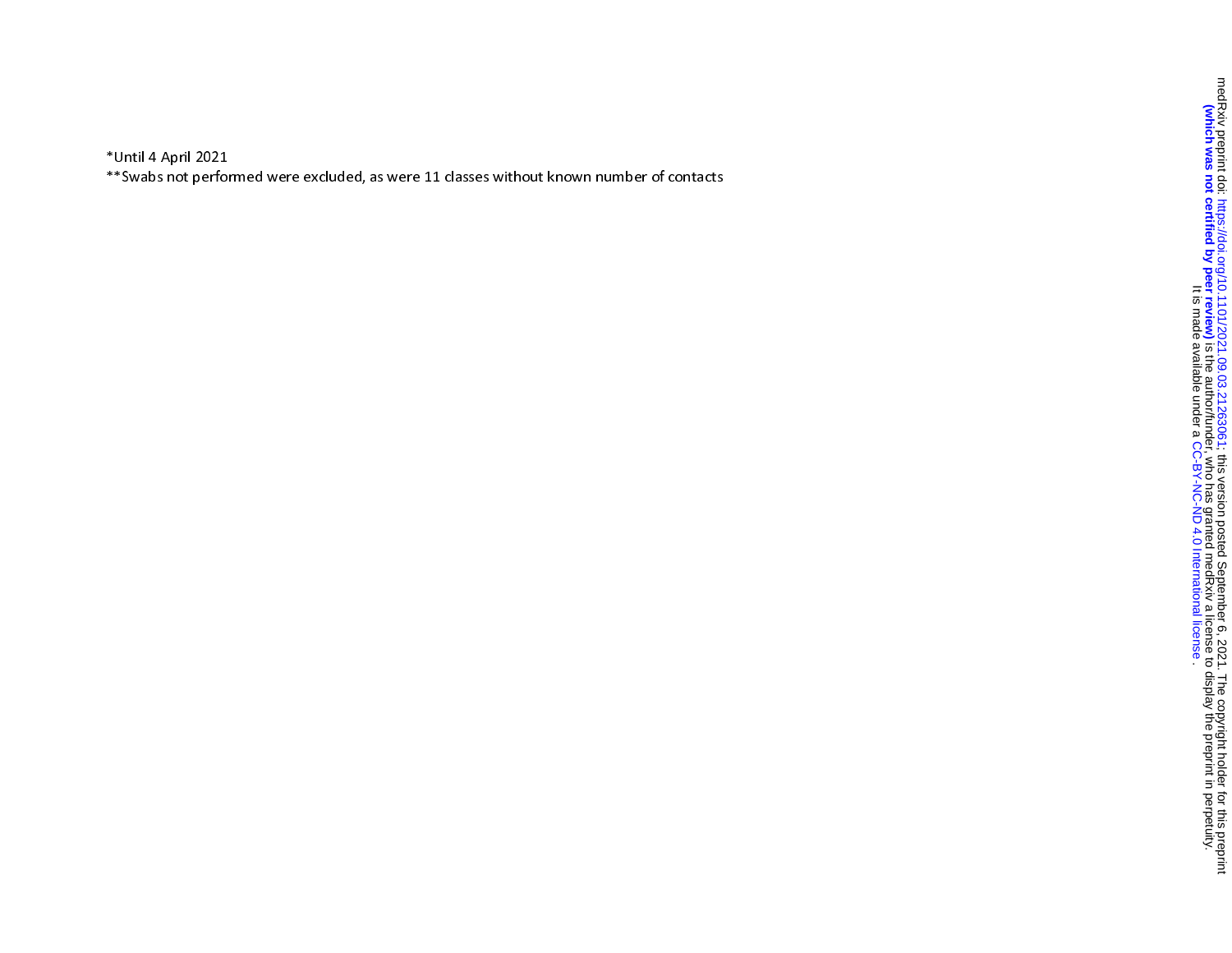Table 3. Characteristics of the field investigation in 1875 classes for which a school contact with a Covid-19 cases was suspected, by type of school. Reggio Emilia, September 2020-March 2021

|                                     |       | Infant-toddler centre | Primary school |           |        | Middle school |        | High school |                | Other educational<br>services |
|-------------------------------------|-------|-----------------------|----------------|-----------|--------|---------------|--------|-------------|----------------|-------------------------------|
| N of classes                        | 348   |                       | 539            |           | 491    |               | 477    |             | 20             |                               |
| Classes with secondary transmission | 131   | 37.6                  | 216            | 40.4      | 173    | 35.3          | 202    | 42.8        | 5.             | 26.3                          |
| Classes that were part of a school  |       |                       |                |           |        |               |        |             |                |                               |
| cluster                             | 20    | 5.7                   | 151            | 28.2      | 191    | 39.0          | 106    | 22.5        | 5              | 26.3                          |
| N of school clusters                | 8     |                       | 68             |           | 59     |               | 39     |             | $\overline{2}$ |                               |
| N of index cases                    | 338   |                       | 469            |           | 372    |               | 419    |             | 16             |                               |
| Type of index case, n (%)           |       |                       |                |           |        |               |        |             |                |                               |
| Teacher                             | 144   | 42.6                  | 129            | 27.5      | 68     | 18.3          | 53     | 12.6        | 4              | 25.0                          |
| Student                             | 194   | 57.4                  | 340            | 72.5      | 304    | 81.7          | 366    | 874         | 12             | 75.0                          |
| Number of contacts                  | 7,790 |                       | 11,776         |           | 12,192 |               | 11,966 |             | 306            |                               |
| Number of tested contacts           | 7,674 |                       | 11,638         |           | 12,008 |               | 11,829 |             | 298            |                               |
| N of secondary cases                | 349   |                       | 556            |           | 387    |               | 408    |             | 9              |                               |
| Overall attack rate (95% CI)*       | 4.5   | $41 - 50$             | 4.8            | $44 - 52$ | 3.2    | $2.9 - 3.5$   | 3.5    | $3.1 - 3.8$ | 3.0            | $14 - 5.7$                    |
| Mean attack rate*                   | 4.8   |                       | 5.0            |           | 34     |               | 3.3    |             | 2.1            |                               |
| Testing delay - days mean (SD)      | 6.0   | 46                    | 5.8            | 4.8       | 5.4    | 4.6           | 5.4    | 4.3         | 6.3            | 5.0                           |
| Tracing delay - days mean (SD)      | 44    | 3.5                   | 4.1            | 3.1       | 4.1    | 3.3           | 44     | 3.0         | 3.4            | 2.3                           |

\*Swabs not performed were excluded, as were 11 classes without known number of contacts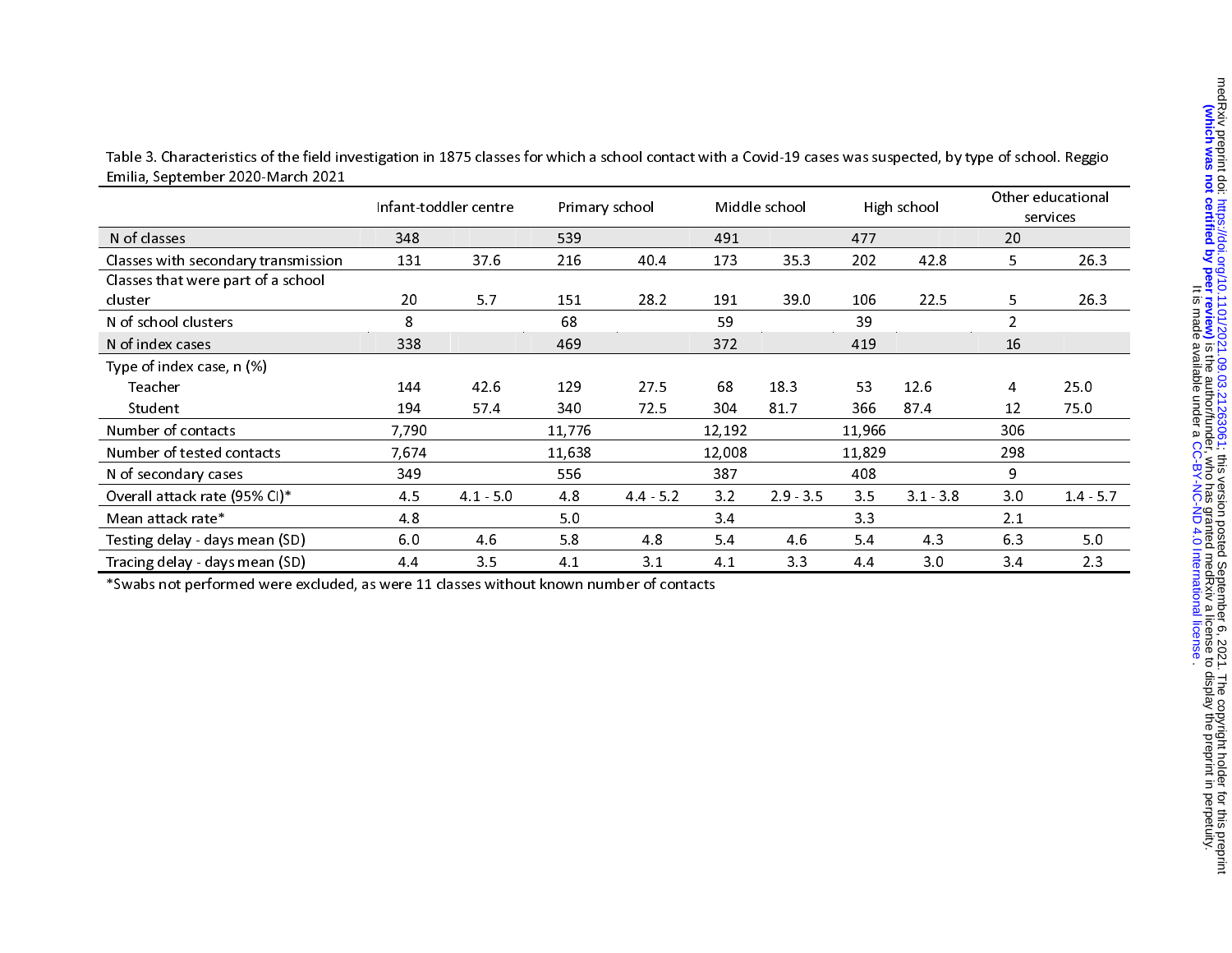# Figure 1

| 21/9/2020                                                                                                                                                                                                                                                                                                                                                                  | 29/10/2020                                                                                                                                                                                                                                                                                                                                     | 31/01/2021                                                                      |
|----------------------------------------------------------------------------------------------------------------------------------------------------------------------------------------------------------------------------------------------------------------------------------------------------------------------------------------------------------------------------|------------------------------------------------------------------------------------------------------------------------------------------------------------------------------------------------------------------------------------------------------------------------------------------------------------------------------------------------|---------------------------------------------------------------------------------|
| Infant-toddler centres,<br>preschools and elementary<br>school (1st and 2nd grades): all<br>present in the cluster 48h before<br>symptom onset or swab<br>positivity of the index case are<br>close contacts and subject to 14-<br>day quarantine and one swab.<br>Elementary schools (3rd-5th<br>grades), middle and high<br>schools: only one swab without<br>quarantine | Everyone over<br>age 6 years<br>should wear a<br>mask at all<br>times when in<br>school facility<br>or school bus.                                                                                                                                                                                                                             | Extension of<br>the period<br>defining close<br>contact for<br>more than<br>48h |
| Changed duration of<br>isolation/quarantine and exit swab.<br>For cases, 10 days, of which at<br>least 3 days without symptoms<br>+ test: if negative, stop, if<br>positive, 21 days of quarantine.<br>For contacts, quarantine for 14<br>days from the last contact with<br>positive person or 10 days from<br>the last contact with positive<br>person + negative test   | One swab (including antigenic)<br>should be performed as soon as<br>possible for all close contacts<br>• Temporary suspension of<br>attendance while awaiting results<br>of the swab for close contacts in<br>elementary and secondary<br>schools<br>The second swab after 14 days of<br>quarantine for the close contacts<br>who became cases |                                                                                 |
| 12/10/2020                                                                                                                                                                                                                                                                                                                                                                 | 27/11/2020                                                                                                                                                                                                                                                                                                                                     |                                                                                 |